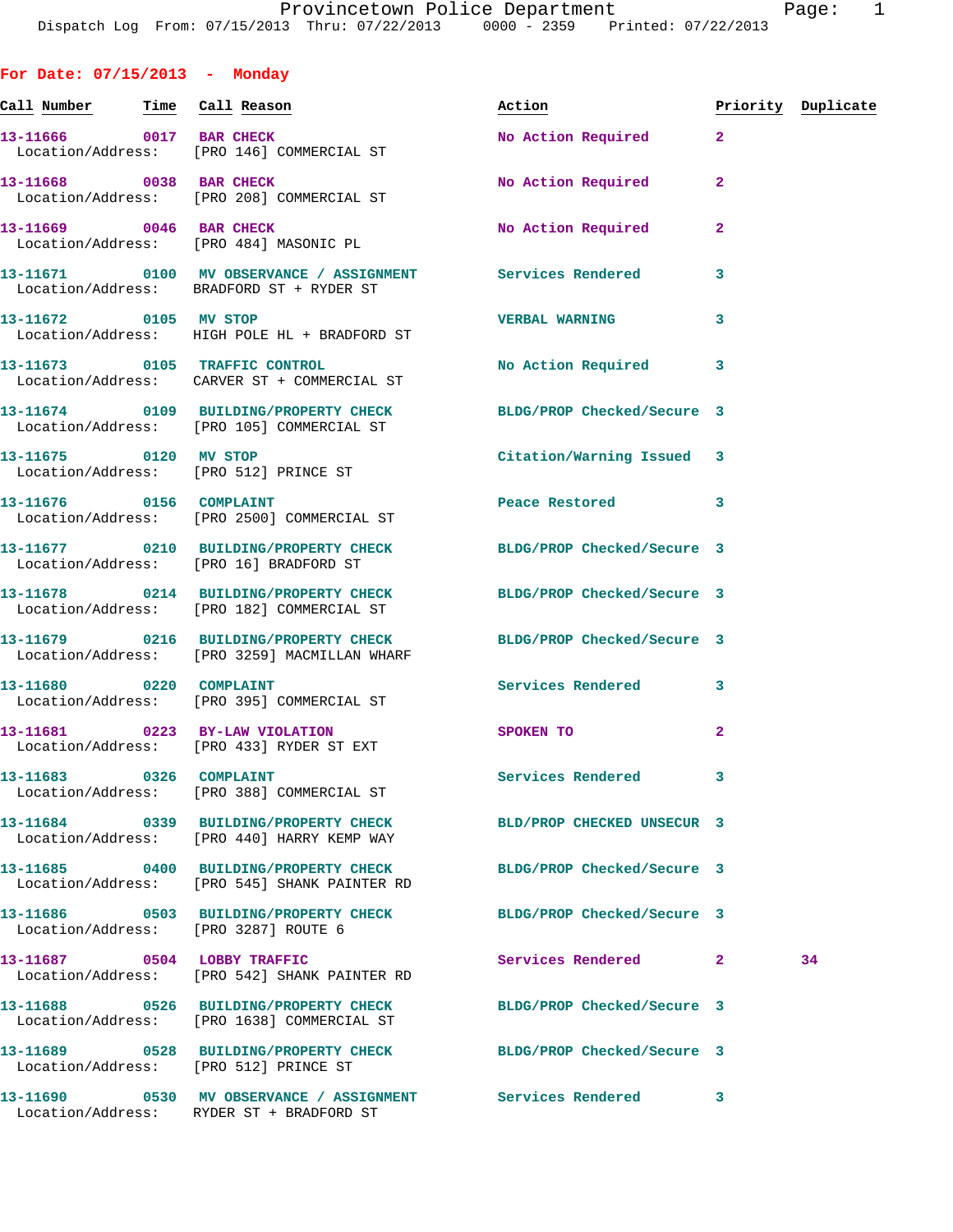|                                                               | Provincetown Police Department<br>Dispatch Log From: 07/15/2013 Thru: 07/22/2013 0000 - 2359 Printed: 07/22/2013 |                           |                |
|---------------------------------------------------------------|------------------------------------------------------------------------------------------------------------------|---------------------------|----------------|
|                                                               | 13-11692 0538 AIRCRAFT-FLIGHT COVERAGE Services Rendered 2<br>Location/Address: [PRO 516] RACE POINT RD          |                           |                |
|                                                               | 13-11691 0542 BUILDING/PROPERTY CHECK BLD/PROP CHECKED UNSECUR 3<br>Location/Address: [PRO 488] MAYFLOWER ST     |                           |                |
|                                                               | 13-11693 0555 MV OBSERVANCE / ASSIGNMENT Services Rendered 3<br>Location/Address: BRADFORD ST + WEST VINE ST     |                           |                |
|                                                               | 13-11694 0649 PARKED MV/PRIVATE<br>Location/Address: [PRO 56] BRADFORD ST                                        | No Action Required        | $\overline{2}$ |
|                                                               | 13-11695 0740 AIRCRAFT<br>Location/Address: [PRO 516] RACE POINT RD                                              | Services Rendered         | $\overline{2}$ |
|                                                               | 13-11696 0849 FLIGHT COVERAGE<br>Location/Address: [PRO 516] RACE POINT RD                                       | Services Rendered         | $\overline{2}$ |
|                                                               | 13-11697 0856 COURT<br>Location/Address: [PRO 542] SHANK PAINTER RD                                              | Taken/Referred to Other 3 |                |
|                                                               | 13-11698      0914   PARKED MV'S<br>Location/Address:    [PRO 2002] PLEASANT ST                                  | SPOKEN TO                 | $\overline{2}$ |
|                                                               | 13-11699 0928 BUILDING/PROPERTY CHECK BLDG/PROP Checked/Secure 3<br>Location/Address: [PRO 2898] JEROME SMITH RD |                           |                |
|                                                               | 13-11700 0936 FLIGHT COVERAGE<br>Location/Address: [PRO 516] RACE POINT RD                                       | Services Rendered         | $\overline{2}$ |
|                                                               | 13-11701 0947 TOW/STREET SWEEP<br>Location/Address: [PRO 836] COMMERCIAL ST                                      | <b>Vehicle Towed</b>      | $\overline{2}$ |
|                                                               | 13-11702 0954 FOUND IPHONE<br>Location/Address: [PRO 196] COMMERCIAL ST                                          | No Action Required        | 3              |
|                                                               | 13-11703    1016    TRUCK IN CAR ZONE<br>Location/Address: [PRO 149] COMMERCIAL ST                               | <b>SPOKEN TO</b>          | $\overline{2}$ |
|                                                               | 13-11704 1036 FLIGHT COVERAGE<br>Location/Address: [PRO 516] RACE POINT RD                                       | Services Rendered         | $\overline{2}$ |
| Location/Address: PLEASANT ST                                 | 13-11705 1039 PARKING COMPLAINT / GENERAL Services Rendered                                                      |                           | 3.             |
| Location/Address: [PRO 2521] ROUTE 6                          | 13-11706 1107 MV OBSERVANCE / ASSIGNMENT Services Rendered 3                                                     |                           |                |
| 13-11707 1111 MV STOP<br>Location/Address: [PRO 2513] ROUTE 6 |                                                                                                                  | <b>VERBAL WARNING</b>     | 3              |
| 13-11708 1136 FOUND WALLET                                    | Location/Address: [PRO 1778] SHANK PAINTER RD                                                                    | <b>Services Rendered</b>  | 3              |
|                                                               | 13-11709 1202 FLIGHT COVERAGE<br>Location/Address: [PRO 516] RACE POINT RD                                       | Services Rendered         | $\mathbf{2}$   |
|                                                               | 13-11710 1237 TRANSPORT/SEIZURES<br>Location/Address: [PRO 706] BAYBERRY AVE                                     | Transported to Hospital 1 |                |
|                                                               | 13-11711 1305 TRANSPORT/LEG INJURY<br>Location/Address: [PRO 106] COMMERCIAL ST                                  | Services Rendered         | 1              |
|                                                               | 13-11712 1308 FLIGHT COVERAGE<br>Location/Address: [PRO 516] RACE POINT RD                                       | Services Rendered         | $\mathbf{2}$   |
|                                                               | 13-11713 1331 BUILDING/PROPERTY CHECK<br>Location/Address: [PRO 391] COMMERCIAL ST                               | Services Rendered         | $\mathbf{3}$   |
| 13-11714 1331 STATION COVERAGE                                |                                                                                                                  | Services Rendered         | 3              |

Location/Address: [PRO 1892] SHANK PAINTER RD

Page: 2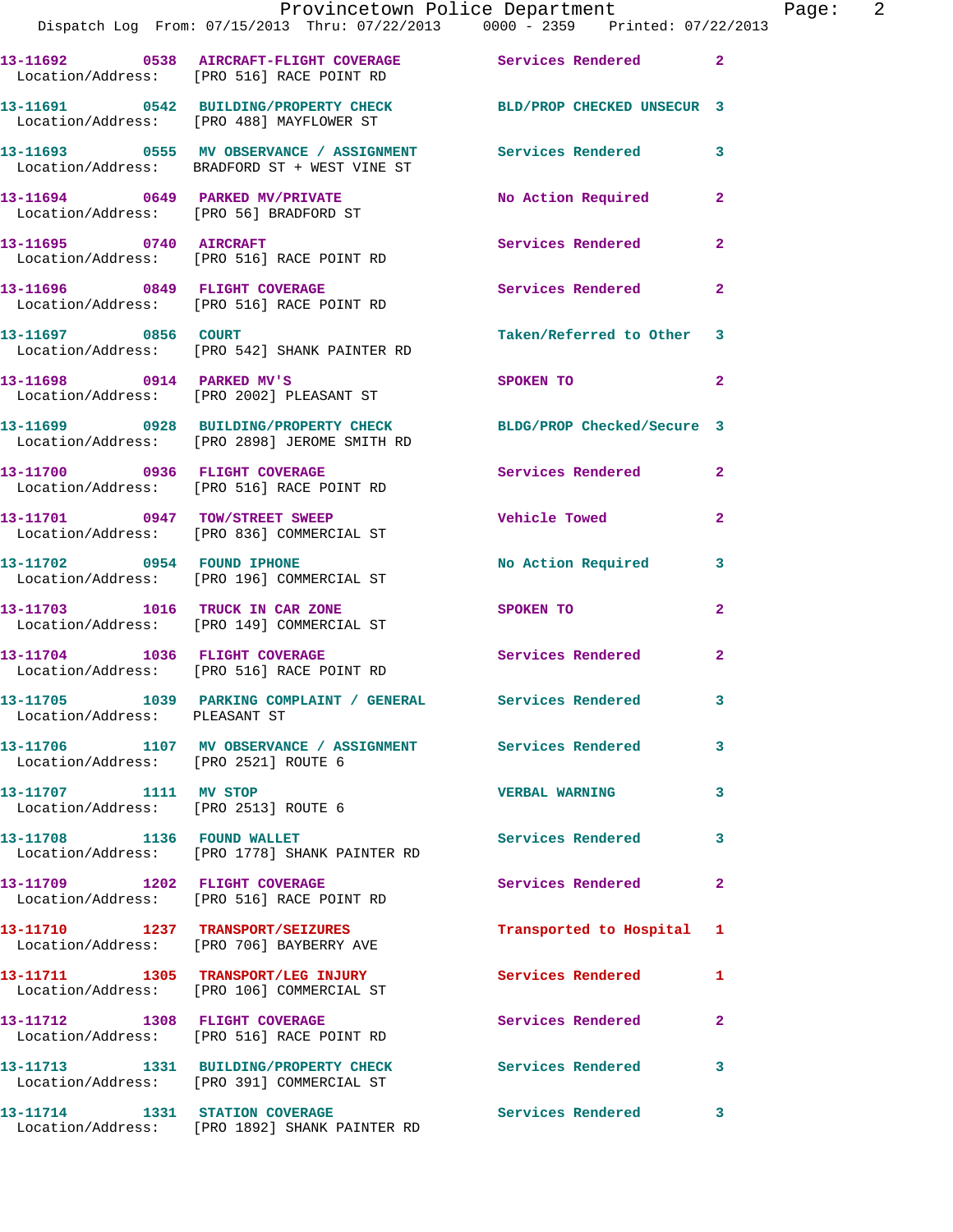**13-11715 1350 FLIGHT COVERAGE Services Rendered 2**  Location/Address: [PRO 516] RACE POINT RD **13-11716 1432 TRANSPORT/BIKE Services Rendered 1 5**  Location/Address: [PRO 43] BRADFORD ST **13-11717 1500 FLIGHT COVERAGE Services Rendered 2**  Location/Address: [PRO 516] RACE POINT RD **13-11718 1509 WIRES DOWN Services Rendered 2**  Location/Address: WINSLOW ST + JEROME SMITH RD **13-11719 1536 911 GENERAL Could Not Locate 1**  Location/Address: [PRO 1563] CONWELL ST **13-11720 1637 BUILDING/PROPERTY CHECK BLDG/PROP Checked/Secure 3**  Location/Address: [PRO 2898] JEROME SMITH RD **13-11721 1719 SUSPICIOUS ACTIVITY Services Rendered 2**  Location/Address: [PRO 2018] COMMERCIAL ST **13-11722 1744 CAR ALARM Services Rendered 2**  Location/Address: [PRO 526] RYDER ST EXT **13-11723 1748 MEDICAL EMERGENCY PATIENT REFUSAL 1**  Location/Address: [PRO 3259] MACMILLAN WHARF **13-11724 1829 FOLLOW UP Services Rendered 2**  Location/Address: HARRY KEMP WAY + HOWLAND ST **13-11725 1845 BUILDING/PROPERTY CHECK BLDG/PROP Checked/Secure 3**  Location/Address: [PRO 571] ALDEN ST **13-11726 1946 BUILDING/PROPERTY CHECK BLDG/PROP Checked/Secure 3**  Location/Address: [PRO 526] RYDER ST EXT **13-11728 2010 FIRE, OTHER Transported to Hospital 1 3**  Location/Address: [PRO 2700] PROVINCELANDS RD **13-11729 2056 BUILDING/PROPERTY CHECK BLDG/PROP Checked/Secure 3**  Location/Address: [PRO 175] COMMERCIAL ST **13-11731 2106 BUILDING/PROPERTY CHECK BLDG/PROP Checked/Secure 3**  Location/Address: [PRO 306] COMMERCIAL ST **13-11732 2109 MISSING PERSON/LOCATED Services Rendered 1**  Location/Address: [PRO 542] SHANK PAINTER RD **13-11733 2115 BUILDING/PROPERTY CHECK BLDG/PROP Checked/Secure 3**  Location/Address: [PRO 3317] CEMETERY RD **13-11734 2116 BUILDING/PROPERTY CHECK BLDG/PROP Checked/Secure 3**  Location/Address: [PRO 3318] CEMETERY RD **13-11735 2118 MEDICAL EMERGENCY Transported to Hospital 1**  Location/Address: [PRO 3670] SHANK PAINTER RD **13-11736 2151 DOMESTIC DISTURBANCE/ASSAULT Arrest(s) Made 1**  Location/Address: [PRO 94] BRADFORD ST Refer To Arrest: 13-140-AR **13-11737 2346 BUILDING/PROPERTY CHECK BLDG/PROP Checked/Secure 3**  Location/Address: [PRO 440] HARRY KEMP WAY **13-11738 2349 BUILDING/PROPERTY CHECK BLDG/PROP Checked/Secure 3**  Location/Address: [PRO 2483] COMMERCIAL ST **13-11739 2357 MV OBSERVANCE / ASSIGNMENT Services Rendered 3**  Location/Address: [PRO 2521] ROUTE 6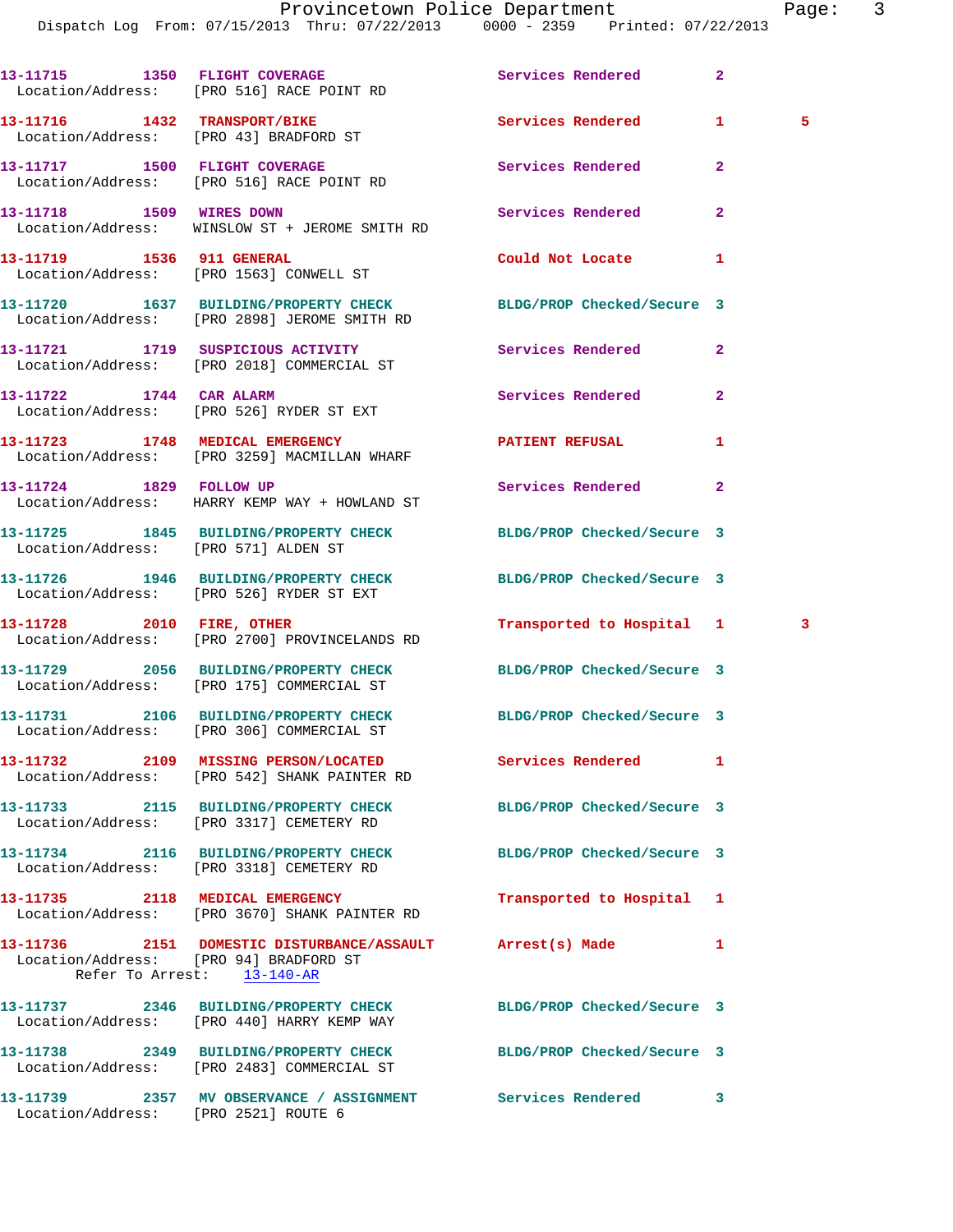| 13-11740          | 2358 MV OBSERVANCE / ASSIGNMENT | No Action Required |  |
|-------------------|---------------------------------|--------------------|--|
| Location/Address: | PRO 1061 COMMERCIAL ST          |                    |  |

## **For Date: 07/16/2013 - Tuesday**

|                                                                | 13-11741 0005 NOISE COMPLAINT<br>Location/Address: [PRO 520] SANDY HILL LN                                              | <b>VERBAL WARNING</b>      | $\mathbf{3}$   |    |
|----------------------------------------------------------------|-------------------------------------------------------------------------------------------------------------------------|----------------------------|----------------|----|
|                                                                | 13-11742 0017 LOBBY TRAFFIC<br>Location/Address: [PRO 542] SHANK PAINTER RD                                             | Services Rendered 2        |                | 33 |
|                                                                | 13-11743 0022 BUILDING/PROPERTY CHECK BLDG/PROP Checked/Secure 3<br>Location/Address: [PRO 530] SHANKPAINTER RD         |                            |                |    |
|                                                                | 13-11745 0042 BAR CHECK<br>Location/Address: [PRO 208] COMMERCIAL ST                                                    | No Action Required         | $\mathbf{2}$   |    |
| 13-11746 0049 BAR CHECK                                        | Location/Address: [PRO 484] MASONIC PL                                                                                  | No Action Required         | $\mathbf{2}$   |    |
| 13-11747 0059 ASSIST CITIZEN<br>Location/Address: BAYBERRY AVE |                                                                                                                         | Services Rendered          | 3              | 1  |
|                                                                | 13-11749 0122 TRAFFIC CONTROL<br>Location/Address: [PRO 165] COMMERCIAL ST                                              | No Action Required 3       |                |    |
|                                                                | 13-11750     0151 ASSIST AGENCY / WATER DEPT      No Action Required<br>Location/Address:   COMMERCIAL ST + BRADFORD ST |                            | 3              |    |
|                                                                | 13-11751 0203 BUILDING/PROPERTY CHECK<br>Location/Address: [PRO 391] COMMERCIAL ST                                      | Services Rendered          | 3              |    |
|                                                                | 13-11752 0212 MV LIGHTS LEFT ON<br>Location/Address: [PRO 146] COMMERCIAL ST                                            | Services Rendered          | $\overline{a}$ |    |
|                                                                | 13-11753 0227 BUILDING/PROPERTY CHECK BLDG/PROP Checked/Secure 3<br>Location/Address: [PRO 2898] JEROME SMITH RD        |                            |                |    |
| Location/Address: [PRO 521] ROUTE 6                            | 13-11754 0511 BUILDING/PROPERTY CHECK Services Rendered 3                                                               |                            |                |    |
|                                                                | 13-11755 0519 BUILDING/PROPERTY CHECK BLDG/PROP Checked/Secure 3<br>Location/Address: [PRO 306] COMMERCIAL ST           |                            |                |    |
| Location/Address: [PRO 2] ALDEN ST                             | 13-11756 0550 BUILDING/PROPERTY CHECK BLDG/PROP Checked/Secure 3                                                        |                            |                |    |
|                                                                | 13-11757 0553 FLIGHT COVERAGE<br>Location/Address: [PRO 542] SHANK PAINTER RD                                           | Services Rendered          | $\mathbf{2}$   |    |
| 13-11758 0812                                                  | <b>SINKHOLE REPAIR</b><br>Location/Address: CONWELL ST + BRADFORD ST                                                    | <b>FOLLOW UP</b>           | 3              |    |
|                                                                | 13-11759 0819 AUTOMATIC FIRE ALARM<br>Location/Address: [PRO 143] COMMERCIAL ST                                         | <b>Services Rendered</b>   | 1              |    |
| 13-11760 0843 COURT                                            | Location/Address: [PRO 542] SHANK PAINTER RD                                                                            | Taken/Referred to Other 3  |                |    |
|                                                                | 13-11761 0849 BUILDING/PROPERTY CHECK<br>Location/Address: [PRO 391] COMMERCIAL ST                                      | BLDG/PROP Checked/Secure 3 |                |    |
| Location/Address: [PRO 2521] ROUTE 6                           | 13-11762 0856 MV OBSERVANCE / ASSIGNMENT Services Rendered                                                              |                            | 3              |    |
| 13-11763 0954 BIRD CALLS                                       | Location/Address: [PRO 2577] BRADFORD ST                                                                                | Services Rendered          | $\mathbf{2}$   |    |
|                                                                | 13-11764 1004 TOW/STREET SWEEPS<br>Location/Address: [PRO 1552] COMMERCIAL ST                                           | <b>Vehicle Towed</b>       | $\mathbf{2}$   |    |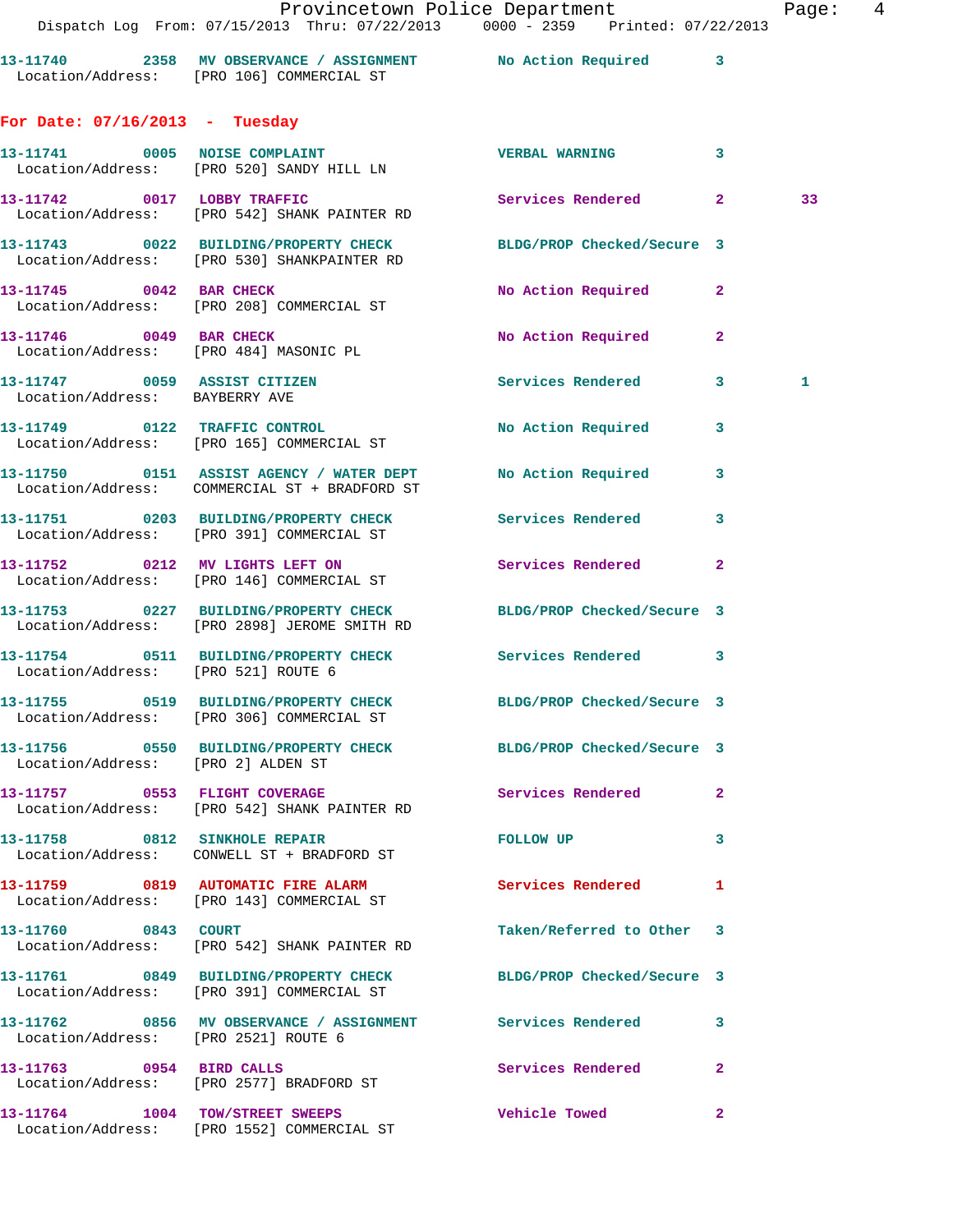**13-11765 1050 VERBAL STOP SIGN VERBAL WARNING 3**  Location/Address: [PRO 2518] ROUTE 6 **13-11766 1113 ALARM - FIRE Unfounded 1**  Location/Address: [PRO 208] COMMERCIAL ST **13-11767 1134 FOLLOW UP FOLLOW UP 2**  Location/Address: [PRO 3094] COMMERCIAL ST **13-11768 1136 FOUND WALLET/RETURNED No Action Required 3**  Location: [PRO 3431] LOPES SQUARE **13-11769 1204 ALARM - GENERAL BLDG/PROP Checked/Secure 1**  Location/Address: [PRO 3450] JEROME SMITH RD **13-11770 1232 BUILDING/PROPERTY CHECK BLDG/PROP Checked/Secure 3**  Location/Address: [PRO 2500] COMMERCIAL ST **13-11771 1244 EASEMENT DAMAGE No Action Required 3**  Location/Address: [PRO 795] COMMERCIAL ST **13-11772 1309 ILLEGAL PLACARD No Action Required 2**  Location/Address: [PRO 527] RYDER ST EXT **13-11773 1310 MINOR MVA/PAST No Action Required 1**  Location/Address: [PRO 3004] BRADFORD ST **13-11774 1325 FOUND IPHONE/CASE/RETURNED Services Rendered 3**  Location/Address: [PRO 3456] RYDER ST EXT **13-11775 1337 LOST EYEGLASSES No Action Required 3**  Location/Address: [PRO 542] SHANK PAINTER RD **13-11776 1417 BUILDING/PROPERTY CHECK BLDG/PROP Checked/Secure 3**  Location/Address: [PRO 75] CAPTAIN BERTIE RD **13-11777 1431 DISORDERLY GONE ON ARRIVAL 2**  Location/Address: [PRO 2251] COMMERCIAL ST **13-11778 1434 ELBOW LACERATION PATIENT REFUSAL 1**  Location/Address: [PRO 259] COMMERCIAL ST 13-11779 1547 ALARM - FIRE False Alarm 1 Location/Address: [PRO 312] COMMERCIAL ST **13-11780 1624 BUILDING/PROPERTY CHECK BLDG/PROP Checked/Secure 3**  Location/Address: [PRO 2206] COMMERCIAL ST **13-11781 1812 LANDLORD/TENANT No Action Required 2**  Location/Address: [PRO 542] SHANK PAINTER RD **13-11782 1835 COMPLAINT - STREET PERFORMERS Services Rendered 3**  Location/Address: [PRO 175] COMMERCIAL ST **13-11783 1935 BUILDING/PROPERTY CHECK BLDG/PROP Checked/Secure 3**  Location/Address: [PRO 2898] JEROME SMITH RD **13-11784 1938 MV STOP VERBAL WARNING 3**  Location/Address: [PRO 2513] ROUTE 6 **13-11785 1944 COMPLAINT Services Rendered 3**  Location/Address: [PRO 388] COMMERCIAL ST **13-11786 1959 BUILDING/PROPERTY CHECK BLDG/PROP Checked/Secure 3**  Location/Address: [PRO 571] ALDEN ST **13-11787 2034 BUILDING/PROPERTY CHECK BLDG/PROP Checked/Secure 3**  Location/Address: [PRO 175] COMMERCIAL ST **13-11788 2044 BUILDING/PROPERTY CHECK BLDG/PROP Checked/Secure 3**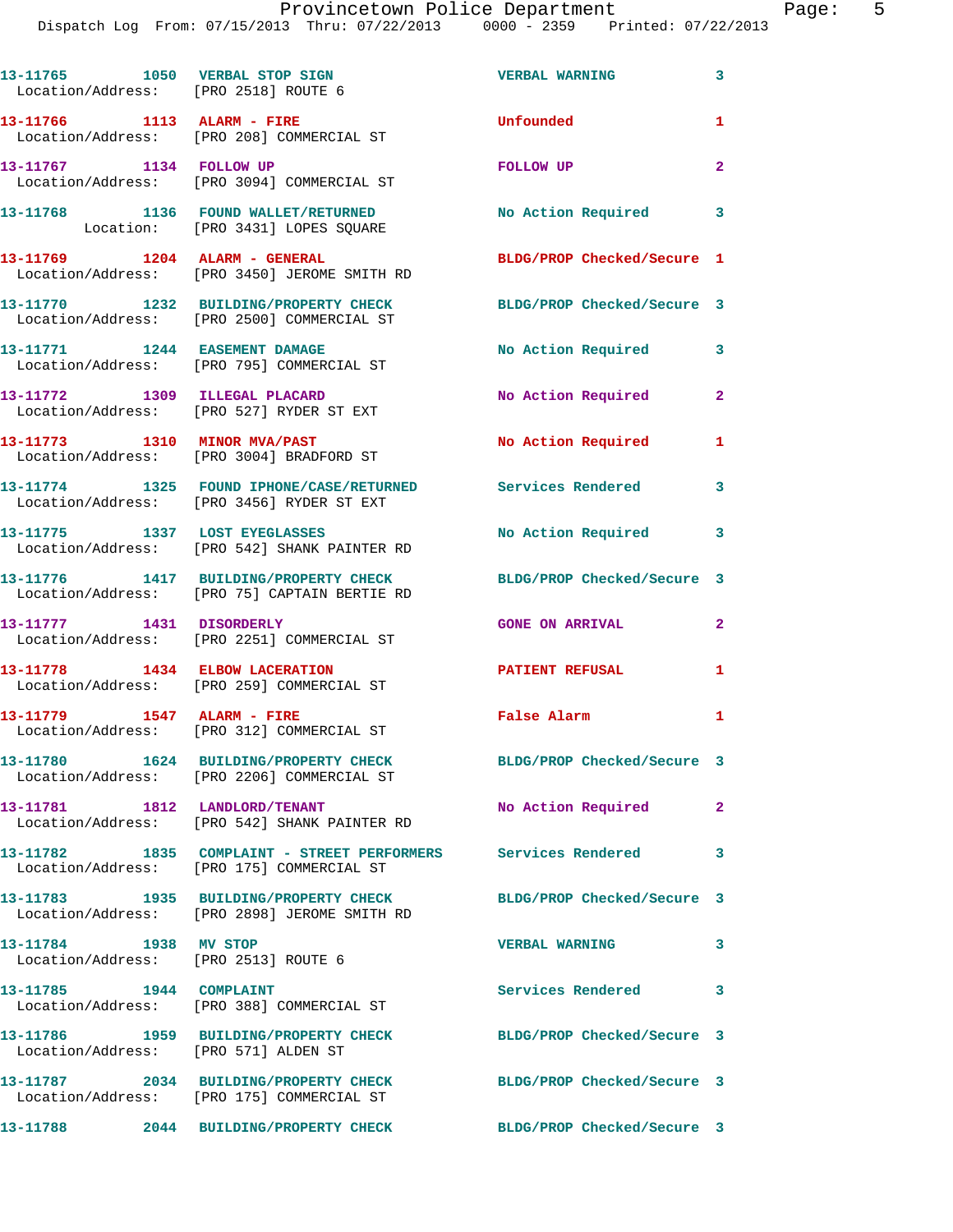|                                      | Provincetown Police Department                                                                               |                            |                         |
|--------------------------------------|--------------------------------------------------------------------------------------------------------------|----------------------------|-------------------------|
|                                      | Dispatch Log From: 07/15/2013 Thru: 07/22/2013 0000 - 2359 Printed: 07/22/2013                               |                            |                         |
|                                      | Location/Address: [PRO 2206] COMMERCIAL ST                                                                   |                            |                         |
| 13-11789 2136 MV STOP                | Location/Address: [PRO 2521] ROUTE 6                                                                         | <b>VERBAL WARNING</b>      | 3                       |
| Location/Address: [PRO 2521] ROUTE 6 | 13-11790 2143 MV OBSERVANCE / ASSIGNMENT Services Rendered                                                   |                            | 3                       |
|                                      | 13-11791 2209 LOST RED WALLET<br>Location/Address: [PRO 792] COMMERCIAL ST                                   | Services Rendered          | 3                       |
|                                      | 13-11792 2230 BUILDING/PROPERTY CHECK<br>Location/Address: [PRO 175] COMMERCIAL ST                           | BLDG/PROP Checked/Secure 3 |                         |
| 13-11793 2256 FRAUD                  | Location/Address: [PRO 3331] COMMERCIAL ST                                                                   | Services Rendered          | $\overline{2}$          |
| 13-11794 2305 NOISE COMPLAINT        | Location/Address: [PRO 3331] COMMERCIAL ST                                                                   | SPOKEN TO                  | 3                       |
| 13-11795 2318 MV STOP                | Location/Address: [PRO 105] COMMERCIAL ST                                                                    | <b>VERBAL WARNING</b>      | 3                       |
|                                      | 13-11796 2355 NOISE COMPLAINT<br>Location/Address: [PRO 3443] COMMERCIAL ST                                  | SPOKEN TO                  | 3                       |
|                                      | 13-11797 2359 FOUND ORANGE WALLET/RETURNED Services Rendered<br>Location/Address: [PRO 542] SHANK PAINTER RD |                            | $\overline{\mathbf{3}}$ |
| For Date: $07/17/2013$ - Wednesday   |                                                                                                              |                            |                         |

Page: 6

## **13-11798 0014 NOISE COMPLAINT SPOKEN TO 3**  Location/Address: [PRO 3331] COMMERCIAL ST **13-11799 0032 BUILDING/PROPERTY CHECK BLDG/PROP Checked/Secure 3**  Location/Address: [PRO 1778] SHANKPAINTER RD 13-11800 0041 PARK, WALK & TALK Services Rendered 2 Location: CENTER ROAM **13-11801 0050 BUILDING/PROPERTY CHECK BLDG/PROP Checked/Secure 3**  Location/Address: [PRO 306] COMMERCIAL ST 13-11802 0053 BAR CHECK Services Rendered 2 Location/Address: [PRO 208] COMMERCIAL ST 13-11803 0056 BAR CHECK **Services Rendered** 2 Location/Address: [PRO 2832] COMMERCIAL ST **13-11805 0122 MEDICAL EMERGENCY Transported to Hospital 1**  Location/Address: [PRO 2461] BRADFORD ST EXT **13-11807 0150 MEDICAL EMERGENCY/EVAL Transported to Hospital 1**  Location/Address: [PRO 1591] PEARL ST **13-11808 0319 BUILDING/PROPERTY CHECK BLDG/PROP Checked/Secure 3**  Location/Address: [PRO 530] SHANKPAINTER RD **13-11809 0455 BUILDING/PROPERTY CHECK BLDG/PROP Checked/Secure 3**  Location/Address: RYDER ST + COMMERCIAL ST **13-11810 0507 MV OBSERVANCE / ASSIGNMENT Services Rendered 3**  Location/Address: RYDER ST + BRADFORD ST **13-11811 0510 VERB 89-9 VERBAL WARNING 3**  Location/Address: [PRO 3004] BRADFORD ST **13-11812 0529 BUILDING/PROPERTY CHECK BLDG/PROP Checked/Secure 3**

Location/Address: [PRO 3259] MACMILLAN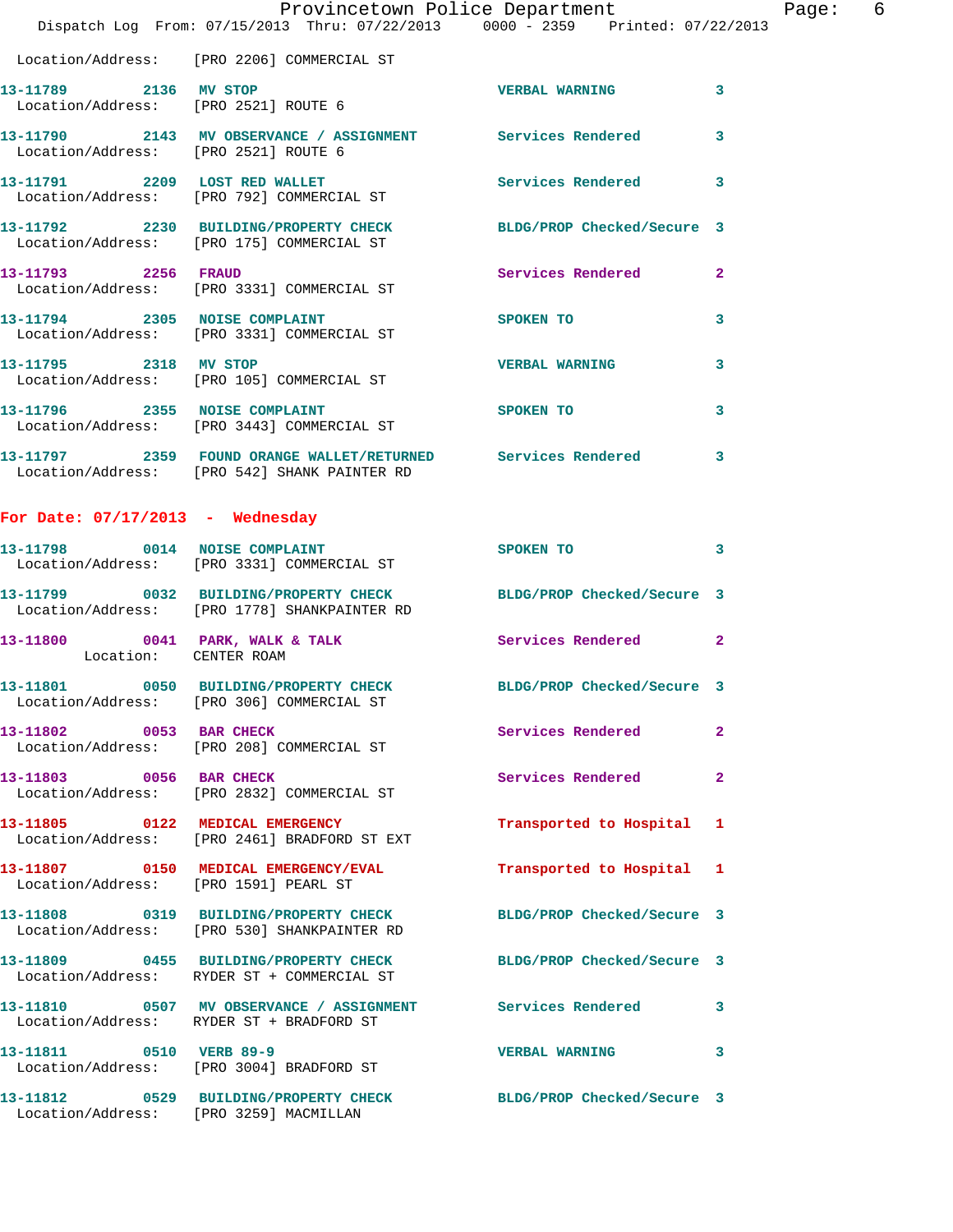|                                                            | Provincetown Police Department                                                                                  |                           |                | Page:          | 7 |
|------------------------------------------------------------|-----------------------------------------------------------------------------------------------------------------|---------------------------|----------------|----------------|---|
|                                                            | Dispatch Log From: 07/15/2013 Thru: 07/22/2013 0000 - 2359 Printed: 07/22/2013                                  |                           |                |                |   |
|                                                            | 13-11813 0604 AIRCRAFT-FLIGHT COVERAGE Services Rendered 2<br>Location/Address: [PRO 516] RACE POINT RD         |                           |                |                |   |
|                                                            | 13-11814 0615 LOBBY TRAFFIC Services Rendered 2<br>Location/Address: [PRO 542A] SHANK PAINTER RD                |                           |                | 33             |   |
|                                                            | 13-11815 0725 BUILDING/PROPERTY CHECK Services Rendered 3<br>Location/Address: [PRO 391] COMMERCIAL ST          |                           |                |                |   |
|                                                            | 13-11817 0839 MV OBSERVANCE / ASSIGNMENT Services Rendered<br>Location/Address: [PRO 2521] ROUTE 6              |                           | $\mathbf{3}$   |                |   |
|                                                            | 13-11818 0839 LOST IPHONE<br>Location/Address: [PRO 542] SHANK PAINTER RD                                       | No Action Required 3      |                |                |   |
| Location/Address: [PRO 2513] ROUTE 6                       | 13-11819 0851 VERBAL SPEED                                                                                      | <b>VERBAL WARNING</b>     | 3              |                |   |
|                                                            | 13-11820 0923 BUILDING/PROPERTY CHECK Services Rendered 3<br>Location/Address: [PRO 2483] COMMERCIAL ST         |                           |                |                |   |
|                                                            | 13-11821 0958 BIKE VS PARKED MV<br>Location/Address: [PRO 339] COMMERCIAL ST                                    | Services Rendered 2       |                |                |   |
|                                                            | 13-11822 1011 TOWS/STREET SWEEP<br>Location/Address: [PRO 320] COMMERCIAL ST                                    | Vehicle Towed 2           |                | $\overline{2}$ |   |
|                                                            | 13-11823 1045 LOST DEBIT CARD<br>Location/Address: [PRO 542] SHANK PAINTER RD                                   | Services Rendered 3       |                |                |   |
| 13-11824 1104 DOG IN MV                                    | Location/Address: [PRO 3296] SHANK PAINTER RD                                                                   | Could Not Locate          | $\overline{2}$ |                |   |
|                                                            | 13-11825 1115 BIKE ACCIDENT<br>Location/Address: PRINCE ST + BRADFORD ST                                        | Services Rendered 2       |                |                |   |
| 13-11826 1119 WARRANT ARREST<br>Refer To Arrest: 13-141-AR | Location/Address: [PRO 542] SHANK PAINTER RD                                                                    | Arrest(s) Made            | 3              |                |   |
|                                                            | 13-11827 1138 DUMPSTER FIRE<br>Location/Address: [PRO 2549] WEST VINE ST                                        | Services Rendered 1       |                | 5              |   |
| Location/Address: SHANKPAINTER RD                          | 13-11828 1150 LOST BLACK ANDROID CELL Services Rendered 3                                                       |                           |                |                |   |
| 13-11829 1207 MINOR MVA                                    | Location/Address: [PRO 606] CONWELL ST                                                                          | Services Rendered 1       |                |                |   |
| 13-11830 1215 ARGUMENT                                     | Location/Address: [PRO 3421] COMMERCIAL ST                                                                      | SPOKEN TO                 | $\mathbf{3}$   |                |   |
| Location/Address: [PRO 521] ROUTE 6                        | 13-11831 1236 FOUND TRAK BIKE                                                                                   | No Action Required        | $\mathbf{2}$   |                |   |
| 13-11832 1238 DOG BITE                                     | Location/Address: MECHANIC ST + TREMONT ST                                                                      | Services Rendered 2       |                |                |   |
|                                                            | 13-11837   1339   FOUND VERIZON LG CELLPHONE   Services Rendered<br>  Location/Address: [PRO 320] COMMERCIAL ST |                           | 3              |                |   |
|                                                            | 13-11839 1355 BUILDING/PROPERTY CHECK BLDG/PROP Checked/Secure 3<br>Location/Address: [PRO 564] BAYBERRY AVE    |                           |                |                |   |
|                                                            | 13-11833 1443 HOSPITAL TRANSPORT<br>Location/Address: [PRO 350] COMMERCIAL ST                                   | Transported to Hospital 1 |                |                |   |
|                                                            | 13-11834 1450 SHOPLIFTING<br>Location/Address: [PRO 274] COMMERCIAL ST                                          | Unfounded                 | $\mathbf{2}$   |                |   |
|                                                            | 13-11836  1500 MEDICAL EMERGENCY                                                                                | Transported to Hospital 1 |                |                |   |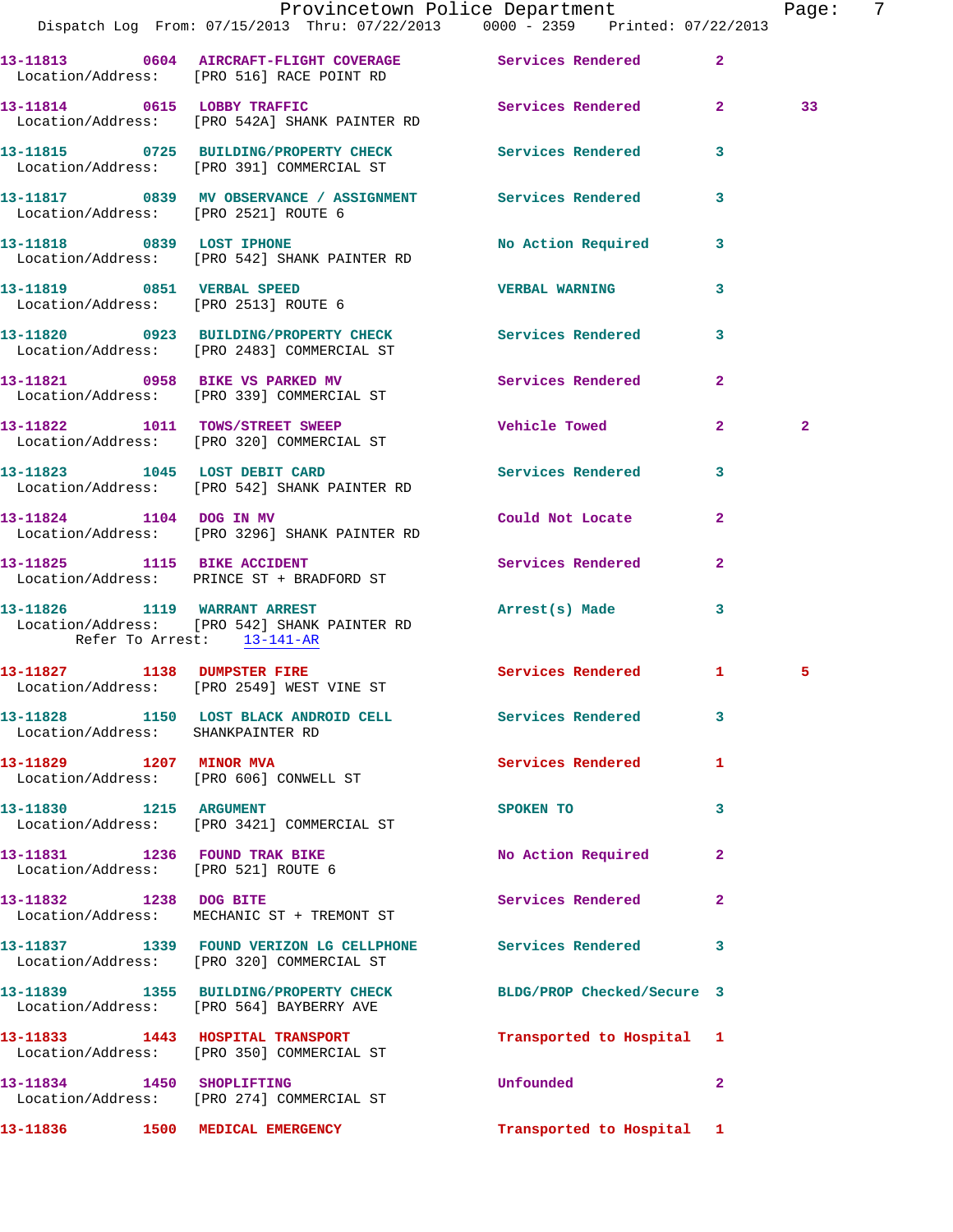|                                                             | Provincetown Police Department<br>Dispatch Log From: 07/15/2013 Thru: 07/22/2013 0000 - 2359 Printed: 07/22/2013 |                                  | Page: 8      |  |
|-------------------------------------------------------------|------------------------------------------------------------------------------------------------------------------|----------------------------------|--------------|--|
|                                                             | Location/Address: [PRO 1702] COMMERCIAL ST                                                                       |                                  |              |  |
|                                                             | 13-11838 1508 BIKE INCIDENT<br>Location/Address: [PRO 1180] COMMERCIAL ST                                        | No Action Required 2             |              |  |
|                                                             | 13-12156 1630 OPERATING TO ENDANGER<br>Location/Address: [PRO 2543] MACMILLAN WHARF                              | Investigated                     | $\mathbf{2}$ |  |
|                                                             | 13-11841 1633 MEDICAL EMERGENCY/DOT Transported to Hospital 1<br>Location/Address: [PRO 440] HARRY KEMP WAY      |                                  |              |  |
|                                                             | 13-11843 1719 LOST BLACK FLIP PHONE Services Rendered 3<br>Location/Address: [PRO 542] SHANK PAINTER RD          |                                  |              |  |
|                                                             | 13-11845 1730 BUILDING/PROPERTY CHECK BLDG/PROP Checked/Secure 3<br>Location/Address: [PRO 182] COMMERCIAL ST    |                                  |              |  |
|                                                             | 13-11844 1814 COMPLAINT<br>Location/Address: [PRO 1543] COMMERCIAL ST                                            | SPOKEN TO AND TO A THE SPOKEN TO | 3            |  |
|                                                             | 13-11846 1856 SUSPICIOUS ACTIVITY<br>Location/Address: [PRO 2650] RACE POINT RD                                  | Services Rendered                | $\mathbf{2}$ |  |
|                                                             | 13-11847 1856 PARKING COMPLAINT / GENERAL GONE ON ARRIVAL<br>Location/Address: PLEASANT ST + COMMERCIAL ST       |                                  | $\mathbf{3}$ |  |
|                                                             | 13-11848 1933 MV STOP<br>Location/Address: RYDER ST + COMMERCIAL ST                                              | VERBAL WARNING 3                 |              |  |
|                                                             | 13-11849 1945 RETURNED BROWN WALLET Services Rendered 3<br>Location/Address: [PRO 2542] COMMERCIAL ST            |                                  |              |  |
| 13-11850 1949 MV STOP                                       | Location/Address: [PRO 2543] MACMILLAN WHARF                                                                     | VERBAL WARNING 3                 |              |  |
| Location/Address: [PRO 94] BRADFORD ST                      | 13-11851 2011 MV OBSERVANCE / ASSIGNMENT Services Rendered 3                                                     |                                  |              |  |
| 13-11852 2020 MV STOP                                       | Location/Address: [PRO 94] BRADFORD ST                                                                           | VERBAL WARNING 3                 |              |  |
|                                                             | 13-11853 2025 BUILDING/PROPERTY CHECK<br>Location/Address: [PRO 1638] COMMERCIAL ST                              | BLDG/PROP Checked/Secure 3       |              |  |
| 13-11854 2051 WATER CALL<br>Location/Address: COMMERCIAL ST |                                                                                                                  | Services Rendered 3              |              |  |
|                                                             | 13-11855 2112 MV OBSERVANCE / ASSIGNMENT Services Rendered 3<br>Location/Address: HOWLAND ST                     |                                  |              |  |
| 13-11856 2114 MV STOP<br>Location/Address: BRADFORD ST      |                                                                                                                  | VERBAL WARNING 3                 |              |  |
|                                                             | 13-11857 2118 COMPLAINT - STREET PERFORMERS SPOKEN TO<br>Location/Address: [PRO 175] COMMERCIAL ST               |                                  | $\mathbf{3}$ |  |
| 13-11858 2120 HOT WIRE<br>Location/Address: COMMERCIAL ST   |                                                                                                                  | Services Rendered 3              |              |  |
|                                                             | 13-11859 2131 MV STOP<br>Location/Address: BRADFORD ST + HIGH POLE HILL                                          | VERBAL WARNING 3                 |              |  |
|                                                             | 13-11860 2140 BUILDING/PROPERTY CHECK Services Rendered 3<br>Location/Address: [PRO 2483] COMMERCIAL ST          |                                  |              |  |
| Location/Address: [PRO 2521] ROUTE 6                        | 13-11861 2200 MV OBSERVANCE / ASSIGNMENT Services Rendered 3                                                     |                                  |              |  |
| 13-11862 2205 MV STOP                                       | Location/Address: [PRO 2513] ROUTE 6                                                                             | <b>VERBAL WARNING 3</b>          |              |  |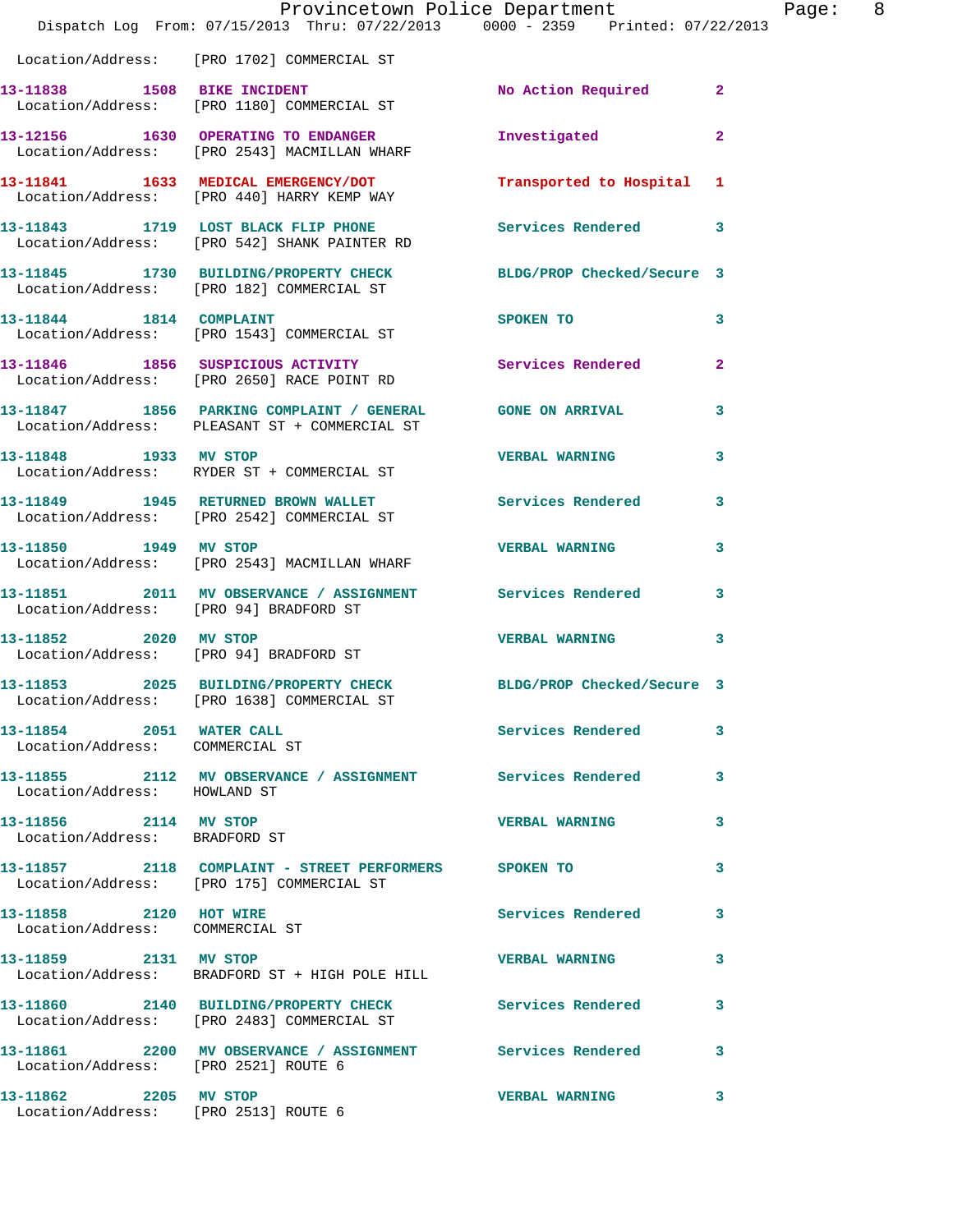|                                                          | Provincetown Police Department<br>Dispatch Log From: 07/15/2013 Thru: 07/22/2013 0000 - 2359 Printed: 07/22/2013 |                           | Page: 9      |
|----------------------------------------------------------|------------------------------------------------------------------------------------------------------------------|---------------------------|--------------|
|                                                          | 13-11863 2225 MV STOP<br>Location/Address: BRADFORD ST + CENTER ST                                               | VERBAL WARNING 3          |              |
| 13-11864 2243 MV COMPLAINT<br>Location/Address: ROUTE 6  |                                                                                                                  | Could Not Locate 2        |              |
|                                                          |                                                                                                                  | Taken/Referred to Other 2 |              |
|                                                          | 13-11867 2311 BUILDING/PROPERTY CHECK BLDG/PROP Checked/Secure 3<br>Location/Address: [PRO 1778] SHANKPAINTER RD |                           |              |
|                                                          | 13-11868 2333 MV OBSERVANCE / ASSIGNMENT No Action Required 3<br>Location/Address: RYDER ST + BRADFORD ST        |                           |              |
|                                                          | 13-11869 2334 BY-LAW VIOLATION<br>Location/Address: [PRO 204] COMMERCIAL ST                                      | <b>SPOKEN TO</b>          | $\mathbf{2}$ |
| 13-11870 2335 MV STOP                                    | Location/Address: STANDISH ST + BRADFORD ST                                                                      | <b>VERBAL WARNING</b>     | $\mathbf{3}$ |
|                                                          | 13-11871 2344 NOISE COMPLAINT<br>Location/Address: [PRO 3443] COMMERCIAL ST                                      | <b>SPOKEN TO</b>          | 3            |
| 13-11872 2345 MV STOP                                    | Location/Address: STANDISH ST + BRADFORD ST                                                                      | <b>VERBAL WARNING</b>     | 3            |
|                                                          | 13-11873 2354 BAR CHECK<br>Location/Address: [PRO 484] MASONIC PL                                                | No Action Required        | $\mathbf{2}$ |
|                                                          | 13-11874 2358 MEDICAL EMERGENCY<br>Location/Address: [PRO 350] COMMERCIAL ST                                     | Transported to Hospital 1 |              |
| For Date: $07/18/2013$ - Thursday                        |                                                                                                                  |                           |              |
|                                                          | 13-11875 0006 BUILDING/PROPERTY CHECK BLDG/PROP Checked/Secure 3<br>Location/Address: [PRO 175] COMMERCIAL ST    |                           |              |
| Location/Address: [PRO 3259] MACMILLAN                   | 13-11876 0015 BUILDING/PROPERTY CHECK BLDG/PROP Checked/Secure 3                                                 |                           |              |
| 13-11878 0031 MV STOP                                    | Location: [PRO 3431] LOPES SQUARE                                                                                | VERBAL WARNING 3          |              |
|                                                          | 13-11879 0043 BUILDING/PROPERTY CHECK BLDG/PROP Checked/Secure 3<br>Location/Address: [PRO 3256] COMMERCIAL ST   |                           |              |
|                                                          | 13-11881 0123 TRAFFIC CONTROL<br>Location/Address: [PRO 165] COMMERCIAL ST                                       | No Action Required 3      |              |
|                                                          | 13-11882 0123 MV OBSERVANCE / ASSIGNMENT Services Rendered 3<br>Location/Address: [PRO 2577] BRADFORD ST         |                           |              |
|                                                          | 13-11883 0145 BUILDING/PROPERTY CHECK BLDG/PROP Checked/Secure 3<br>Location/Address: [PRO 2539] RYDER ST        |                           |              |
|                                                          | 13-11884 0204 CLOSING UP LATE<br>Location/Address: [PRO 3443] COMMERCIAL ST                                      | No Action Required 3      |              |
| 13-11885 0222 M/V VS BIKE<br>Refer To Accident: 13-40-AC | Location/Address: RYDER ST + COMMERCIAL ST                                                                       | <b>PATIENT REFUSAL 2</b>  |              |
|                                                          | 13-11886 0502 BUILDING/PROPERTY CHECK BLDG/PROP Checked/Secure 3<br>Location/Address: [PRO 530] SHANKPAINTER RD  |                           |              |
|                                                          | 13-11887 0510 BUILDING/PROPERTY CHECK BLDG/PROP Checked/Secure 3<br>Location/Address: [PRO 440] HARRY KEMP WAY   |                           |              |
|                                                          | 13-11888 0516 MV OBSERVANCE / ASSIGNMENT No Action Required 3                                                    |                           |              |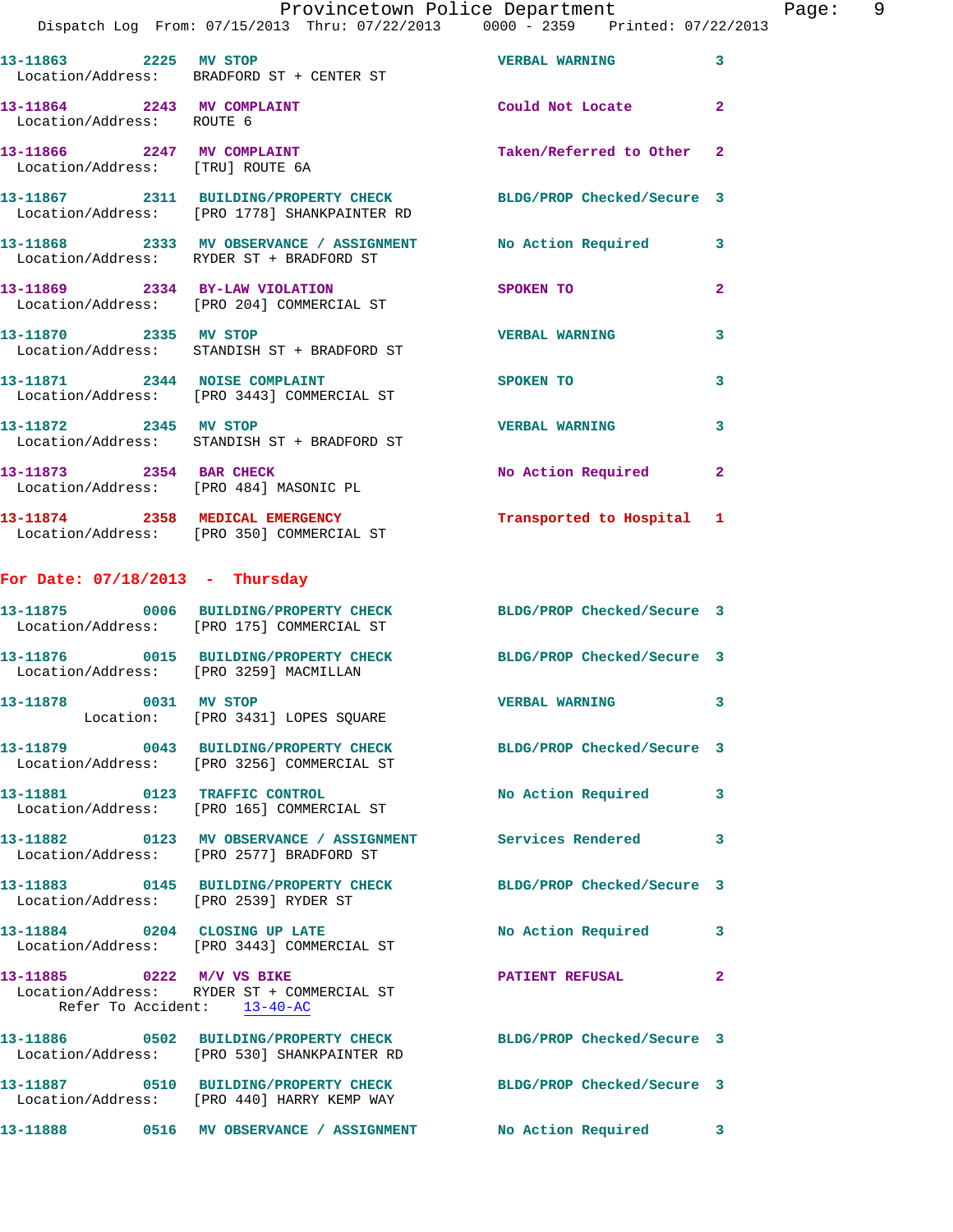|                                       | Dispatch Log From: 07/15/2013 Thru: 07/22/2013 0000 - 2359 Printed: 07/22/2013                                 | Provincetown Police Department      | Page: | 10 |
|---------------------------------------|----------------------------------------------------------------------------------------------------------------|-------------------------------------|-------|----|
|                                       | Location/Address: RYDER ST + BRADFORD ST                                                                       |                                     |       |    |
|                                       | 13-11889 0516 BUILDING/PROPERTY CHECK BLDG/PROP Checked/Secure 3<br>Location/Address: [PRO 2483] COMMERCIAL ST |                                     |       |    |
| Location/Address: [PRO 564] BAYBERRY  | 13-11890 0526 BUILDING/PROPERTY CHECK BLDG/PROP Checked/Secure 3                                               |                                     |       |    |
| 13-11891 0529 MV STOP                 | Location/Address: [PRO 3296] SHANK PAINTER RD                                                                  | VERBAL WARNING 3                    |       |    |
|                                       | 13-11892 0530 LOBBY TRAFFIC<br>Location/Address: [PRO 542] SHANK PAINTER RD                                    | Services Rendered 2                 | 43    |    |
|                                       | 13-11893 0535 BUILDING/PROPERTY CHECK BLDG/PROP Checked/Secure 3<br>Location/Address: [PRO 306] COMMERCIAL ST  |                                     |       |    |
| Location/Address: [PRO 444] HIGH POLE | 13-11894 0541 BUILDING/PROPERTY CHECK BLDG/PROP Checked/Secure 3                                               |                                     |       |    |
| Location/Address: [PRO 512] PRINCE ST | 13-11895 0554 BUILDING/PROPERTY CHECK BLDG/PROP Checked/Secure 3                                               |                                     |       |    |
|                                       | 13-11896 0602 MV OBSERVANCE / ASSIGNMENT Services Rendered 3<br>Location/Address: [PRO 3260] BRADFORD ST       |                                     |       |    |
|                                       | 13-11897 0606 AIRCRAFT-FLIGHT COVERAGE<br>Location/Address: [PRO 516] RACE POINT RD                            | Services Rendered<br>$\overline{2}$ |       |    |
|                                       | 13-11898 0720 BUILDING/PROPERTY CHECK<br>Location/Address: [PRO 391] COMMERCIAL ST                             | <b>Services Rendered</b><br>3       |       |    |
|                                       | 13-11899 0823 MEDICAL EMERGENCY<br>Location/Address: [PRO 3006] COMMERCIAL ST                                  | Transported to Hospital 1           |       |    |
|                                       | 13-11900 0833 LOST BAND UNIFORMS/FOUND Services Rendered 3<br>Location/Address: [PRO 105] COMMERCIAL ST        |                                     |       |    |
|                                       | 13-11901 0913 ABANDONED 911 CALL<br>Location/Address: [PRO 440] HARRY KEMP WAY                                 | Services Rendered<br>1              |       |    |
| Location/Address: [PRO 2521] ROUTE 6  | 13-11903 0931 MV OBSERVANCE / ASSIGNMENT Services Rendered 3                                                   |                                     |       |    |
| 13-11904 0938 MV STOP                 | Location/Address: ROUTE 6 + SNAIL RD                                                                           | VERBAL WARNING 3                    |       |    |
|                                       | 13-11905 1012 COMPLAINT/PLUMBER<br>Location/Address: [PRO 911] CUDWORTH ST                                     | Services Rendered 3                 |       |    |
|                                       | 13-11906 1022 BUILDING/PROPERTY CHECK BLDG/PROP Checked/Secure 3<br>Location/Address: [PRO 2483] COMMERCIAL ST |                                     |       |    |
|                                       | 13-11907 1028 LOST WALLET<br>Location/Address: [PRO 106] COMMERCIAL ST                                         | Services Rendered 3                 |       |    |
|                                       | 13-11908 1034 PARKING COMPLAINT / GENERAL Vehicle Towed 3<br>Location/Address: [PRO 144] COMMERCIAL ST         |                                     |       |    |
|                                       | 13-11909 1113 MV COMPLAINT<br>Location/Address: [PRO 3296] SHANK PAINTER RD                                    | Could Not Locate<br>$\mathbf{2}$    |       |    |
|                                       | 13-11910 1115 THREATENING PHONE CALLS Services Rendered<br>Location/Address: [PRO 577] WINTHROP ST             | $\mathbf{2}$                        |       |    |
|                                       | 13-11911 1152 LOST MASS LICENSE<br>Location/Address: [PRO 542] SHANK PAINTER RD                                | Services Rendered 3                 |       |    |
|                                       | 13-11912 1217 PARKING COMPLAINT / GENERAL Services Rendered 3<br>Location/Address: [PRO 207] COMMERCIAL ST     |                                     |       |    |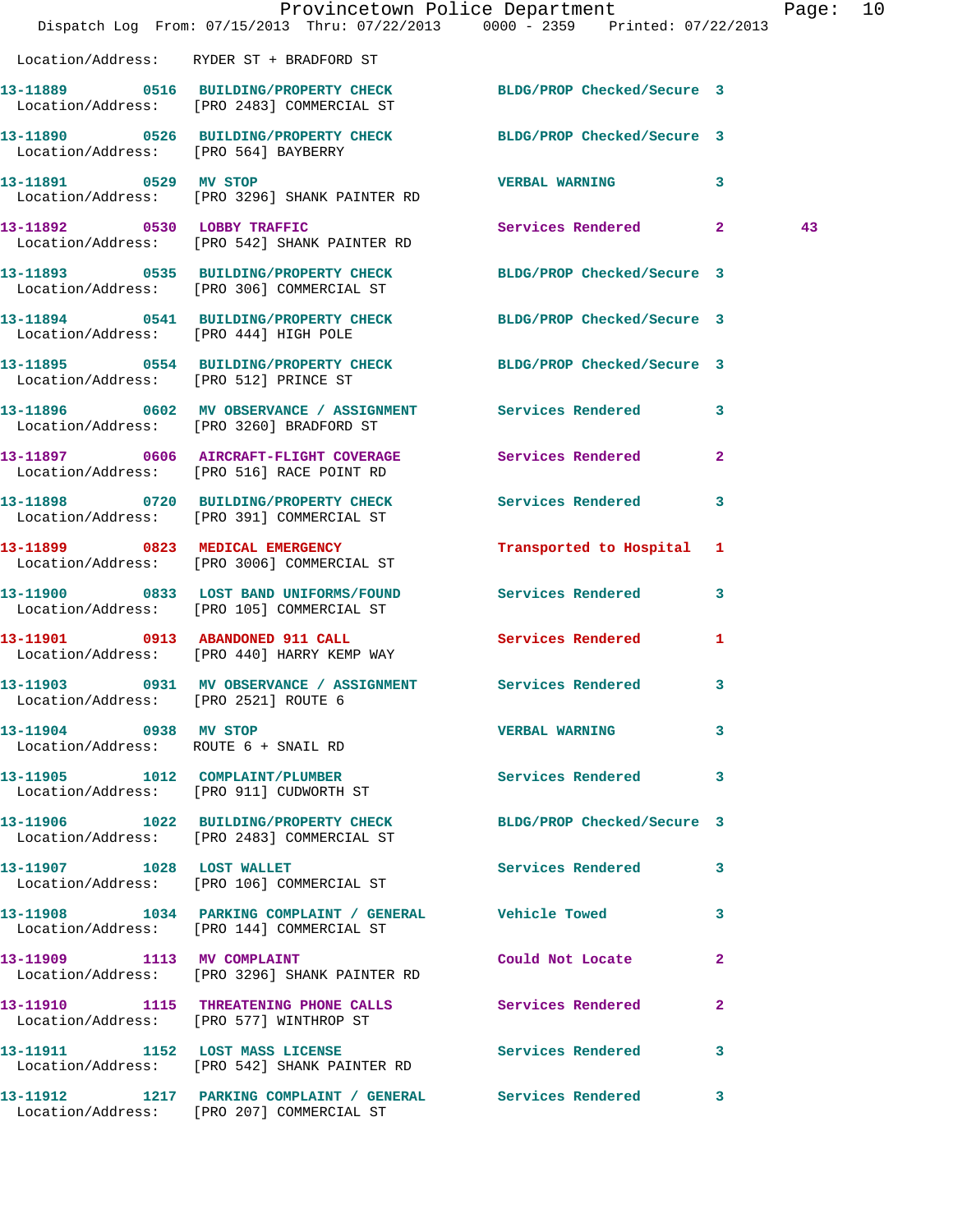|                                 | Provincetown Police Department The Rage: 11<br>Dispatch Log From: 07/15/2013 Thru: 07/22/2013 0000 - 2359 Printed: 07/22/2013 |                              |              |  |
|---------------------------------|-------------------------------------------------------------------------------------------------------------------------------|------------------------------|--------------|--|
|                                 | 13-11915 1230 PARK, WALK & TALK NO Action Required 2<br>Location: [PRO 3431] LOPES SQUARE                                     |                              |              |  |
| Location/Address: SHIPS WAY RD  | 13-11914 1236 TRESPASS TOWED M/V'S Vehicle Towed 2                                                                            |                              |              |  |
|                                 | 13-11913 1238 MV ACCIDENT<br>Location/Address: [PRO 94] BRADFORD ST                                                           | Services Rendered            | 1            |  |
|                                 | 13-11916              1346    LOST FELINE<br>Location/Address:     [PRO 832] COMMERCIAL ST                                    | SPOKEN TO                    | 3            |  |
|                                 | 13-11917   1421   DOMESTIC DISTURBANCE/ASSAULT   Investigated   1<br>Location/Address: [PRO 588] SHANK PAINTER RD             |                              |              |  |
| Location/Address: STANDISH ST   | 13-11918 1422 ASSIST AGENCY / MUTUAL AID Could Not Locate                                                                     |                              | 3            |  |
|                                 | 13-11919    1455    ALARM - FIRE<br>Location/Address: [PRO 1858] BRADFORD ST                                                  | False Alarm                  | 1            |  |
|                                 | 13-11920 1508 MV DISABLED<br>Location/Address: [PRO 2479] ROUTE 6                                                             | Services Rendered            | $\mathbf{2}$ |  |
|                                 | 13-11921 1549 ASSIST CITIZEN<br>Location/Address: [PRO 2513] ROUTE 6                                                          | Services Rendered 3          |              |  |
|                                 | 13-11922 1608 MV COMPLAINT<br>Location/Address: TREMONT ST + NICKERSON ST                                                     | Services Rendered            | $\mathbf{2}$ |  |
|                                 | 13-11923 1622 FOLLOW UP<br>Location/Address: [PRO 3203] VORSE LN                                                              | Services Rendered 2          |              |  |
|                                 | 13-11924 1637 LANDLORD/TENANT<br>Location/Address: [PRO 1615] BANGS ST                                                        | Services Rendered            | $\mathbf{2}$ |  |
|                                 | 13-11925 1640 MEDICAL EMERGENCY Transported to Hospital 1<br>Location/Address: [PRO 440] HARRY KEMP WAY                       |                              |              |  |
|                                 | 13-11926 1643 ALARM-FIRE/FALSE ALARM 5 False Alarm 1<br>Location/Address: [PRO 3392] COMMERCIAL ST                            |                              |              |  |
|                                 | 13-11927 1705 BUILDING/PROPERTY CHECK<br>Location/Address: [PRO 2500] COMMERCIAL ST                                           | BLDG/PROP Checked/Secure 3   |              |  |
|                                 | 13-11928 1712 ASSIST CITIZEN<br>Location/Address: [PRO 542] SHANK PAINTER RD                                                  | SPOKEN TO                    | 3            |  |
| 13-11929 1719 BAR CHECK         | Location/Address: [PRO 146] COMMERCIAL ST                                                                                     | Services Rendered            | $\mathbf{2}$ |  |
|                                 | 13-11930 1732 SERVICE CALL<br>Location: [PRO 3431] LOPES SQUARE                                                               | Services Rendered            | 3            |  |
|                                 | 13-11931 1736 ALARM - GENERAL<br>Location/Address: [PRO 369] COMMERCIAL ST                                                    | False Alarm <b>Example 2</b> | 1            |  |
| Location/Address: ROUTE 6       | 13-11932 1749 MV OBSERVANCE / ASSIGNMENT Services Rendered                                                                    |                              | 3            |  |
|                                 | 13-11933 1753 MEDICAL EMERGENCY<br>Location/Address: [PRO 440] HARRY KEMP WAY                                                 | Transported to Hospital 1    |              |  |
|                                 | 13-11934 1809 MV STOP<br>Location/Address: [PRO 2818] CONWELL ST                                                              | <b>VERBAL WARNING</b>        | 3            |  |
| Location/Address: STANDISH ST   | 13-11935 1810 SERVE PAPERWORK Services Rendered                                                                               |                              | 3            |  |
| Location/Address: COMMERCIAL ST | 13-11936 1903 ASSIST AGENCY / MUTUAL AID GONE ON ARRIVAL                                                                      |                              | 3            |  |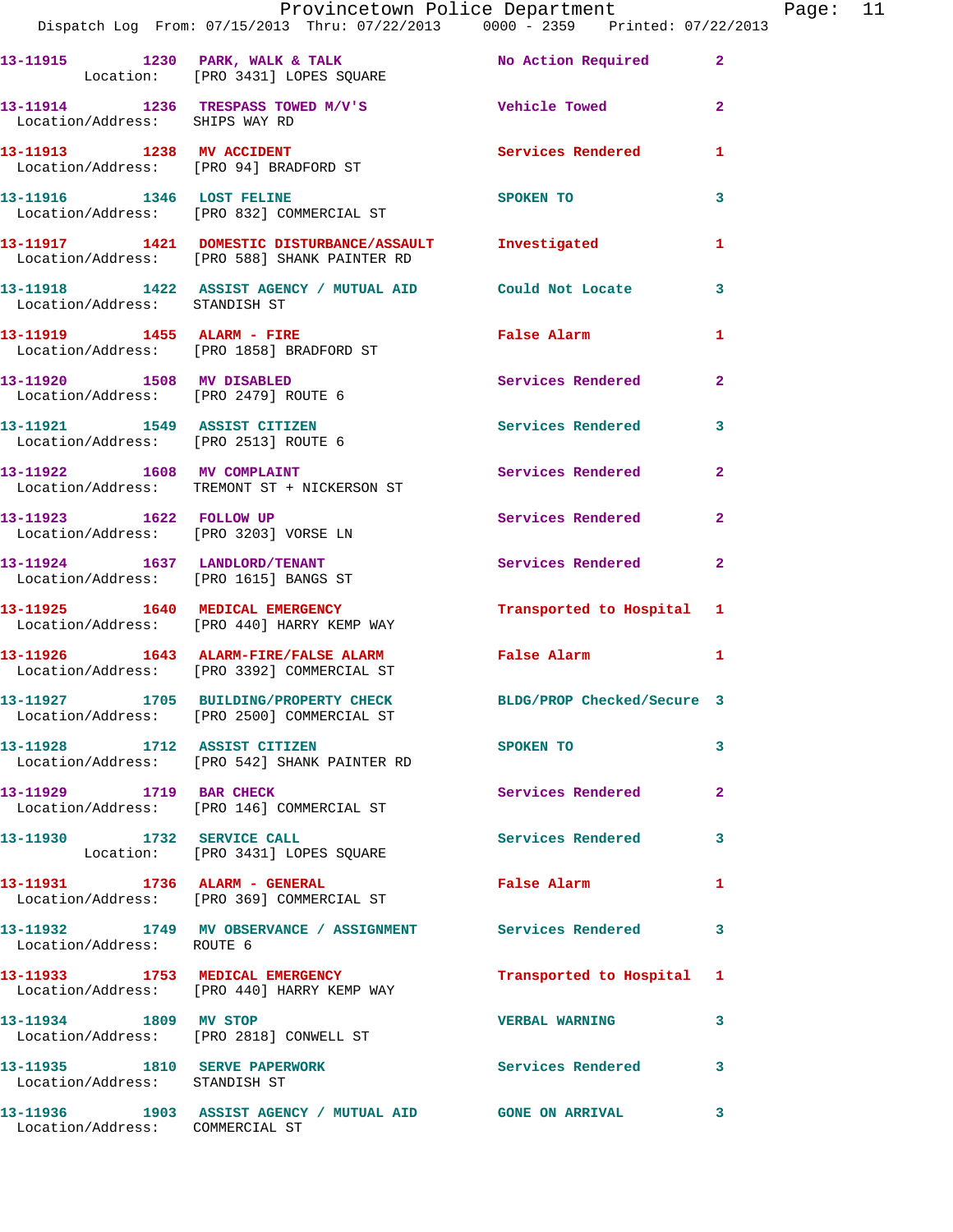|                                                         | 13-11937 1914 MEDICAL EMERGENCY<br>Location/Address: [PRO 146] COMMERCIAL ST                                     | PATIENT REFUSAL            | 1                       |
|---------------------------------------------------------|------------------------------------------------------------------------------------------------------------------|----------------------------|-------------------------|
| Refer To Accident: 13-41-AC                             | 13-11938 1916 MV ACCIDENT/MINOR<br>Location/Address: [PRO 3296] SHANK PAINTER RD                                 | <b>Services Rendered</b>   | 1                       |
|                                                         | 13-11939 1947 MEDICAL EMERGENCY<br>Location: [PRO 3431] LOPES SQUARE                                             | PATIENT REFUSAL            | 1                       |
| 13-11940 2017 MV STOP<br>Location/Address: BRADFORD ST  |                                                                                                                  | <b>VERBAL WARNING</b>      | 3                       |
|                                                         | 13-11941 2034 BUILDING/PROPERTY CHECK<br>Location/Address: [PRO 577] WINTHROP ST                                 | BLDG/PROP Checked/Secure 3 |                         |
| 13-11942 2035 INJURED COYOTE                            | Location/Address: [PRO 2519] ROUTE 6                                                                             | <b>GONE ON ARRIVAL</b>     | $\overline{a}$          |
|                                                         | 13-11943 2038 BUILDING/PROPERTY CHECK<br>Location/Address: [PRO 530] SHANKPAINTER RD                             | BLDG/PROP Checked/Secure 3 |                         |
| 13-11944 2045 FOUND DOG                                 | Location/Address: [PRO 542] SHANK PAINTER RD                                                                     | Services Rendered 2        |                         |
|                                                         | 13-11945 2111 FRAUD/FAKE ID<br>Location/Address: [PRO 399] COMMERCIAL ST                                         | Citation/Warning Issued 2  |                         |
| 13-11946 2112 LARCENY                                   | Location/Address: [PRO 196] COMMERCIAL ST                                                                        | Services Rendered 2        |                         |
|                                                         | 13-11947 2203 LOST NINTENDO 3DS<br>Location/Address: [PRO 588] SHANK PAINTER RD                                  | Services Rendered 3        |                         |
|                                                         | 13-11948 2217 BUILDING/PROPERTY CHECK<br>Location/Address: [PRO 175] COMMERCIAL ST                               | BLDG/PROP Checked/Secure 3 |                         |
| 13-11949 2237 COMPLAINT<br>Location/Address: GOSNOLD ST |                                                                                                                  | Services Rendered          | 3                       |
|                                                         | 13-11950 2243 SHOPLIFTING<br>Location/Address: [PRO 230] COMMERCIAL ST<br>Refer To Arrest: 13-142-AR             | Arrest(s) Made             | 3                       |
| For Date: $07/19/2013$ - Friday                         |                                                                                                                  |                            |                         |
|                                                         | 13-11952 0016 ASSIST CITIZEN<br>Location/Address: [PRO 542] SHANK PAINTER RD                                     | Services Rendered 3        |                         |
| 13-11953 0016 ASSIST CITIZEN                            | Location/Address: [PRO 3430] COMMERCIAL ST                                                                       | No Action Required 3       |                         |
|                                                         | 13-11954 0044 BUILDING/PROPERTY CHECK BLDG/PROP Checked/Secure 3<br>Location/Address: [PRO 2898] JEROME SMITH RD |                            |                         |
|                                                         | 13-11955 0048 MV OBSERVANCE / ASSIGNMENT Services Rendered 3<br>Location/Address: BRADFORD ST + RYDER ST         |                            |                         |
|                                                         | 13-11956 0107 TRAFFIC CONTROL<br>Location/Address: [PRO 165] COMMERCIAL ST                                       | <b>Services Rendered</b>   | 3                       |
| 13-11957 0140 MV STOP<br>Location/Address: BRADFORD ST  |                                                                                                                  | <b>VERBAL WARNING</b>      | $\overline{\mathbf{3}}$ |
|                                                         | 13-11958 0214 ALARM SOUNDING/ODOR<br>Location/Address: [PRO 442] HARRY KEMP WAY                                  | Services Rendered          | $\mathbf{1}$            |
| 13-11959 0215 MEDICAL/I.P.                              | Location/Address: [PRO 3771] COMMERCIAL ST                                                                       | Transported to Hospital 1  |                         |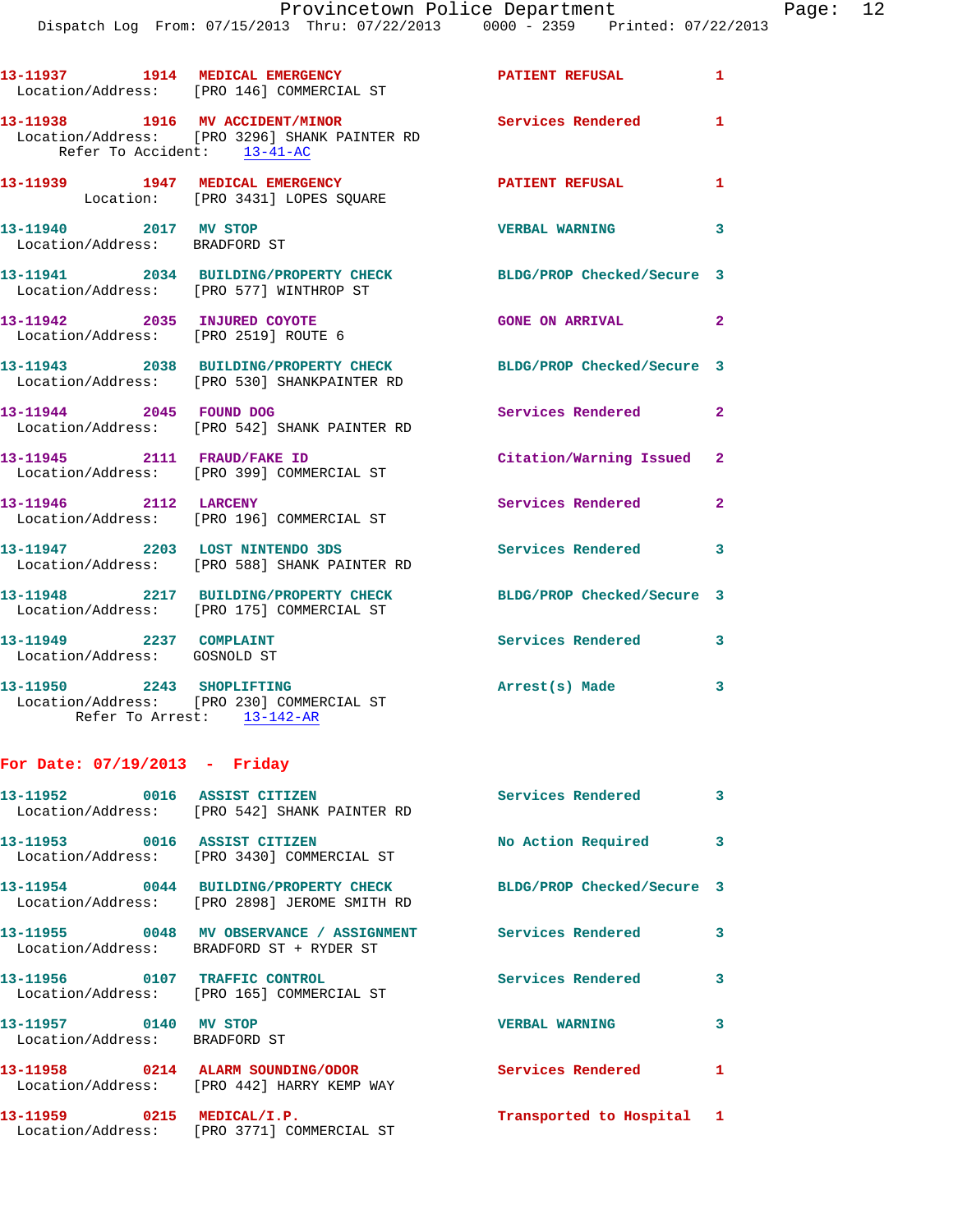|                                        | 13-11960 0247 BUILDING/PROPERTY CHECK BLDG/PROP Checked/Secure 3<br>Location/Address: [PRO 3296] SHANKPAINTER RD |                            |                |    |
|----------------------------------------|------------------------------------------------------------------------------------------------------------------|----------------------------|----------------|----|
|                                        | 13-11961 0253 LOBBY TRAFFIC<br>Location/Address: [PRO 542] SHANK PAINTER RD                                      | Services Rendered 2        |                | 39 |
|                                        | 13-11962 0503 BUILDING/PROPERTY CHECK BLDG/PROP Checked/Secure 3<br>Location/Address: [PRO 545] SHANK PAINTER RD |                            |                |    |
|                                        | Location/Address: [PRO 208] COMMERCIAL ST                                                                        | Services Rendered 1        |                |    |
|                                        | 13-11964 0532 SUSPICIOUS ACTIVITY<br>Location/Address: [PRO 3193] COMMERCIAL ST                                  | Unfounded                  | $\mathbf{2}$   |    |
| Location/Address: ROUTE 6 + HOWLAND ST | 13-11965 0548 MV OBSERVANCE / ASSIGNMENT No Action Required                                                      |                            | 3              |    |
| Location/Address: BRADFORD ST          | 13-11966 0601 ASSIST AGENCY / DPW Taken/Referred to Other                                                        |                            | 3              |    |
|                                        | 13-11967 0718 MV OBSERVANCE / ASSIGNMENT Services Rendered 3<br>Location/Address: [PRO 63] BRADFORD ST EXT       |                            |                |    |
|                                        | 13-11968 0732 BUILDING/PROPERTY CHECK BLDG/PROP Checked/Secure 3<br>Location/Address: [PRO 3317] CEMETERY RD     |                            |                |    |
|                                        | 13-11969 0733 BUILDING/PROPERTY CHECK BLDG/PROP Checked/Secure 3<br>Location/Address: [PRO 3318] CEMETERY RD     |                            |                |    |
|                                        | 13-11970 0738 MV OBSERVANCE / ASSIGNMENT Citation/Warning Issued 3<br>Location/Address: BRADFORD ST + HOWLAND ST |                            |                |    |
|                                        | 13-11971 0752 VERBAL STOP SIGN<br>Location/Address: [PRO 2484] BRADFORD ST                                       | VERBAL WARNING 3           |                |    |
|                                        | 13-11972 0806 BUILDING/PROPERTY CHECK<br>Location/Address: [PRO 2206] COMMERCIAL ST                              | BLDG/PROP Checked/Secure 3 |                |    |
|                                        | 13-11973 0827 PARKING COMPLAINT / GENERAL Vehicle Towed 3<br>Location/Address: [PRO 1417] PLEASANT ST            |                            |                |    |
|                                        | 13-11974 0835 MEDICAL EMERGENCY<br>Location/Address: [PRO 136] COMMERCIAL ST                                     | Transported to Hospital 1  |                |    |
|                                        | 13-11975 0932 LOST SC LICENSE<br>Location/Address: [PRO 542] SHANK PAINTER RD                                    | Services Rendered 3        |                |    |
|                                        | 13-11977 0955 MEDICAL EMERGENCY<br>Location/Address: [PRO 440] HARRY KEMP WAY                                    | Transported to Hospital 1  |                |    |
|                                        | 13-11978 1011 MV OBSERVANCE / ASSIGNMENT Services Rendered<br>Location/Address: BRADFORD ST + CREEK HILL RD      |                            | 3              |    |
|                                        | 13-11979 1029 PARKING COMPLAINT / GENERAL Services Rendered<br>Location/Address: ATWOOD AVE + WEST VINE ST       |                            | 3              |    |
|                                        | 13-11980 1030 PARK, WALK & TALK<br>Location/Address: [PRO 306] COMMERCIAL ST                                     | <b>Services Rendered</b>   | $\overline{2}$ |    |
| 13-11981 1049 LOST WALLET              | Location/Address: [PRO 105] COMMERCIAL ST                                                                        | Services Rendered          | 3              |    |
|                                        | 13-11982 1052 LOST CD CASE WITH CDS<br>Location/Address: [PRO 526] RYDER ST EXT                                  | Services Rendered          | 3              |    |
|                                        | 13-11983 1103 BUILDING/PROPERTY CHECK<br>Location/Address: [PRO 2500] COMMERCIAL ST                              | BLDG/PROP Checked/Secure 3 |                |    |
| 13-11984 1107 911 ABANDONED            |                                                                                                                  | SPOKEN TO 1                |                |    |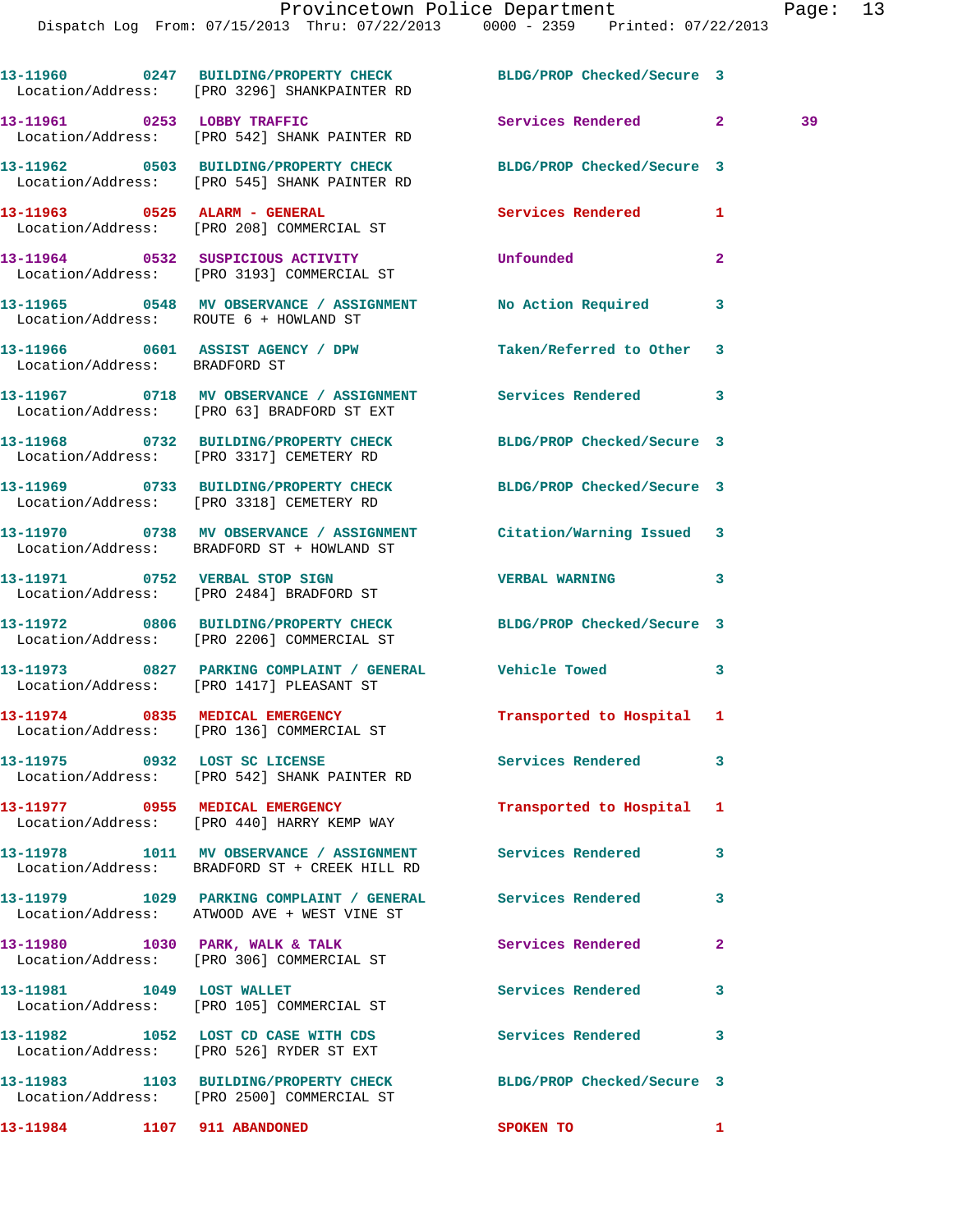|                                                                        | Provincetown Police Department<br>Dispatch Log From: 07/15/2013 Thru: 07/22/2013 0000 - 2359 Printed: 07/22/2013 |                            | P            |
|------------------------------------------------------------------------|------------------------------------------------------------------------------------------------------------------|----------------------------|--------------|
|                                                                        | Location/Address: [PRO 440] HARRY KEMP WAY                                                                       |                            |              |
|                                                                        | 13-11986 1131 FIRE, FAULTY ALARM No Action Required<br>Location/Address: [PRO 3749] COMMERCIAL ST                |                            | 1            |
|                                                                        | 13-11987 1240 PARK, WALK & TALK 1988 Services Rendered<br>Location: [PRO 3431] LOPES SQUARE                      |                            | $\mathbf{2}$ |
|                                                                        | 13-11988 1335 BUILDING/PROPERTY CHECK BLDG/PROP Checked/Secure 3<br>Location/Address: [PRO 2898] JEROME SMITH RD |                            |              |
|                                                                        | 13-11989 1336 VANDALISM/PLANT THEFT Services Rendered<br>Location/Address: [PRO 808] COMMERCIAL ST               |                            | 3            |
|                                                                        | 13-11990 1340 FIRE ALARM/TROUBLE<br>Location/Address: [PRO 1780] JOHNSON ST                                      | Services Rendered          | 1            |
|                                                                        | 13-11991 1352 LOST IPHONE<br>Location/Address: [PRO 542] SHANK PAINTER RD                                        | <b>Services Rendered</b>   | 3            |
|                                                                        | 13-11992 1507 MEDICAL EMERGENCY<br>Location/Address: [PRO 78] BRADFORD ST                                        | Services Rendered          | 1            |
| Refer To Accident: 13-42-AC                                            | 13-11994 1540 MV ACCIDENT<br>Location/Address: STANDISH ST + BRADFORD ST                                         | Investigated               | 1            |
|                                                                        | 13-11995 1546 ASSIST AGENCY / MUTUAL AID Services Rendered<br>Location/Address: [PRO 542] SHANK PAINTER RD       |                            | 3            |
|                                                                        | 13-11996 1607 ALARM - GENERAL<br>Location/Address: [PRO 1778] SHANK PAINTER RD                                   | False Alarm                | 1            |
| 13-11997 1618 ALARM - GENERAL                                          | Location/Address: [PRO 1778] SHANK PAINTER RD                                                                    | <b>False Alarm</b>         | 1            |
|                                                                        | 13-11998 1630 PARK, WALK & TALK<br>Location/Address: [PRO 530] SHANK PAINTER RD                                  | <b>Services Rendered</b>   | $\mathbf{2}$ |
|                                                                        | 13-11999 1631 MEDICAL EMERGENCY<br>Location/Address: [PRO 146] COMMERCIAL ST                                     | PATIENT REFUSAL            | 1            |
| 13-12001 1653 LOUD HISSING NOISE<br>Location/Address: [PRO 2] ALDEN ST |                                                                                                                  | <b>Services Rendered</b>   | 3            |
|                                                                        | 13-12000 1704 MEDICAL EMERGENCY<br>Location/Address: [PRO 564] BAYBERRY AVE                                      | Transported to Hospital    | 1            |
|                                                                        | 13-12002 1718 MV ACCIDENT/MINOR<br>Location/Address: [PRO 2564] COMMERCIAL ST                                    | Services Rendered          | 1            |
| Location/Address: WINTHROP ST                                          | 13-12003 1743 POSSIBLE STOLEN BIKES                                                                              | <b>GONE ON ARRIVAL</b>     | $\mathbf{2}$ |
| 13-12004 1814 COMPLAINT                                                | Location/Address: [PRO 414] CONWELL ST                                                                           | <b>Services Rendered</b>   | 3            |
|                                                                        | 13-12005 1825 MEDICAL EMERGENCY-EVAL Services Rendered<br>Location/Address: [PRO 2543] MACMILLAN WHARF           |                            | 1            |
|                                                                        | 13-12006 1902 TRAFFIC CONTROL<br>Location/Address: [PRO 146] COMMERCIAL ST                                       | Services Rendered          | 3            |
| 13-12007 1927 SHOPLIFTING                                              | Location/Address: [PRO 230] COMMERCIAL ST                                                                        | Investigated               | 2            |
|                                                                        | 13-12009 1938 BUILDING/PROPERTY CHECK<br>Location/Address: [PRO 2898] JEROME SMITH RD                            | BLDG/PROP Checked/Secure 3 |              |
| 13-12010 2014 MV ACCIDENT/MINOR                                        | Location/Address: [PRO 526] RYDER ST EXT                                                                         | Investigated               | 1            |

age: 14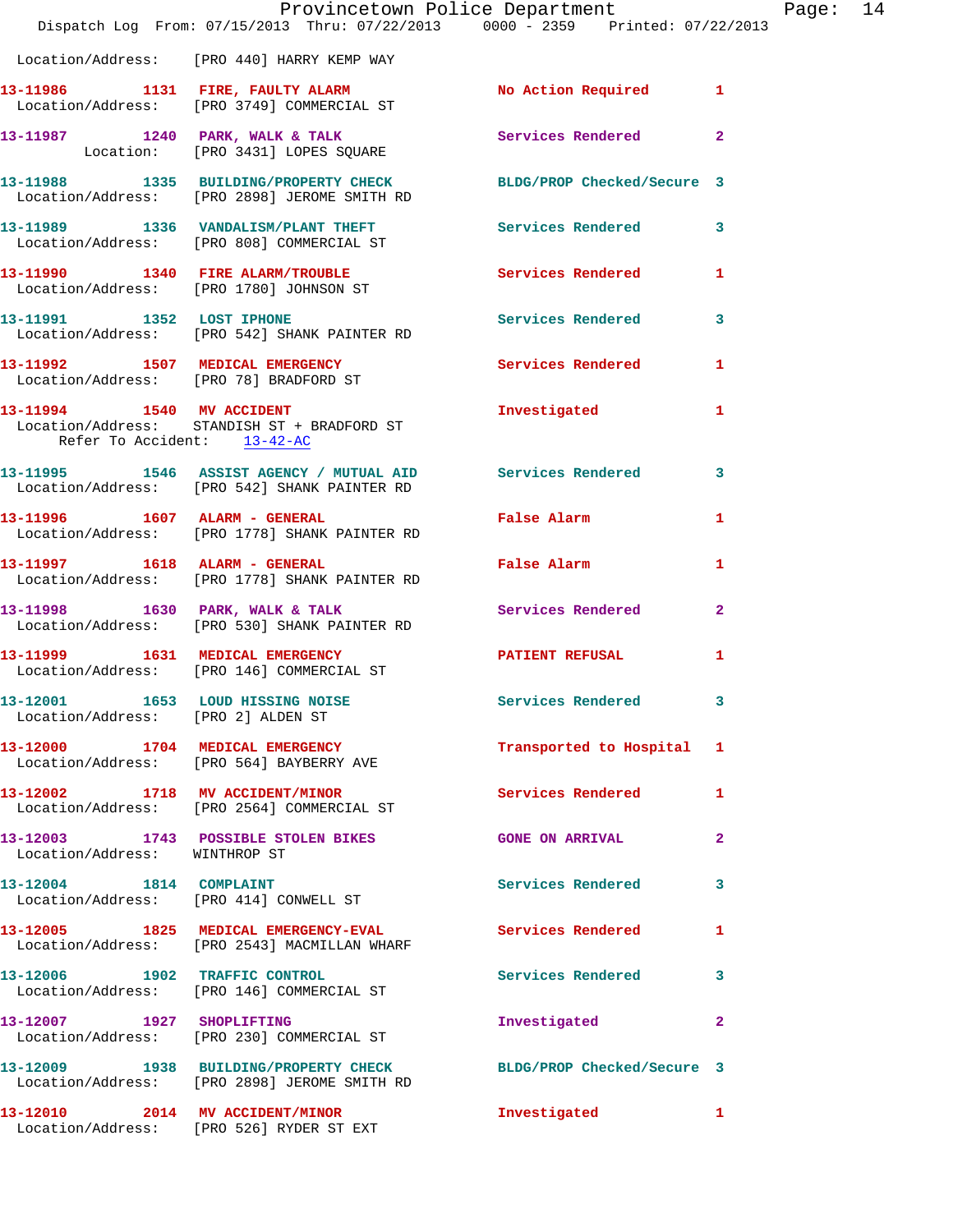|                                                         | Provincetown Police Department<br>Dispatch Log From: 07/15/2013 Thru: 07/22/2013 0000 - 2359 Printed: 07/22/2013 |                            |                |
|---------------------------------------------------------|------------------------------------------------------------------------------------------------------------------|----------------------------|----------------|
|                                                         |                                                                                                                  |                            |                |
| Refer To Accident: 13-44-AC                             |                                                                                                                  |                            |                |
|                                                         | 13-12012 2110 BUILDING/PROPERTY CHECK BLDG/PROP Checked/Secure 3<br>Location/Address: [PRO 16] BRADFORD ST       |                            |                |
|                                                         | 13-12013 2119 ASSIST AGENCY / MUTUAL AID Services Rendered<br>Location/Address: ROUTE 6 + RACE POINT RD          |                            | 3              |
|                                                         | 13-12014 2128 BUILDING/PROPERTY CHECK<br>Location/Address: [PRO 175] COMMERCIAL ST                               | BLDG/PROP Checked/Secure 3 |                |
| Location: CENTER ROAM                                   | 13-12015 2129 PARK, WALK & TALK                                                                                  | <b>Services Rendered</b>   | $\overline{2}$ |
|                                                         | 13-12016 2153 ALARM - GENERAL<br>Location/Address: [PRO 1892] SHANK PAINTER RD                                   | False Alarm                | 1              |
|                                                         | 13-12017 2155 WATER IN THE STREET Services Rendered<br>Location/Address: [PRO 1909] COMMERCIAL ST                |                            | 3              |
|                                                         | 13-12018 2224 FOUND WALLET/RETURNED Services Rendered<br>Location/Address: [PRO 542] SHANK PAINTER RD            |                            | 3              |
|                                                         | 13-12019 2226 ABANDONED PROPERTY<br>Location/Address: [PRO 146] COMMERCIAL ST                                    | <b>Services Rendered</b>   | 3              |
| 13-12021 2324 BAR CHECK                                 | Location/Address: [PRO 3236] COMMERCIAL ST                                                                       | Services Rendered          | $\mathbf{2}$   |
| 13-12022 2324 BAR CHECK                                 | Location/Address: [PRO 3331] COMMERCIAL ST                                                                       | Services Rendered          | $\mathbf{2}$   |
|                                                         | 13-12020 2327 BUILDING/PROPERTY CHECK BLDG/PROP Checked/Secure 3<br>Location/Address: [PRO 530] SHANKPAINTER RD  |                            |                |
| 13-12023 2335 BAR CHECK                                 | Location/Address: [PRO 3276] COMMERCIAL ST                                                                       | Services Rendered          | $\overline{2}$ |
| 13-12026 2336 BAR CHECK                                 | Location/Address: [PRO 208] COMMERCIAL ST                                                                        | Services Rendered          | $\mathbf{2}$   |
| 13-12024                                                | 2353 MV STOP<br>Location/Address: BRADFORD ST + HANCOCK ST                                                       | <b>VERBAL WARNING</b>      | 3              |
| For Date: $07/20/2013$ - Saturday                       |                                                                                                                  |                            |                |
| 13-12025 2014<br>Location/Address: [PRO 94] BRADFORD ST | 0003 DOMESTIC DISTURBANCE/ASSAULT                                                                                | Peace Restored             | 1              |

| Location/Address: [PRO 94] BRADFORD ST | 19-12029 VOOJ DOMBOIIC DIDIOKDANCE/ADDAODI FeaCe KeBCOIEG                                                     |                          |                |
|----------------------------------------|---------------------------------------------------------------------------------------------------------------|--------------------------|----------------|
|                                        | 13-12027 0011 BUILDING/PROPERTY CHECK BLDG/PROP Checked/Secure 3<br>Location/Address: [PRO 105] COMMERCIAL ST |                          |                |
|                                        | 13-12028 0027 BUILDING/PROPERTY CHECK BLDG/PROP Checked/Secure 3<br>Location/Address: [PRO 306] COMMERCIAL ST |                          |                |
|                                        | 13-12029 0046 BUILDING/PROPERTY CHECK BLDG/PROP Checked/Secure 3<br>Location/Address: [PRO 391] COMMERCIAL ST |                          |                |
| 13-12030 0050 DISTURBANCE              | Location/Address: [PRO 731] BRADFORD ST                                                                       | Could Not Locate         | $\mathbf{1}$   |
|                                        | 13-12031 0058 PARK, WALK & TALK<br>Location: [PRO 3431] LOPES SOUARE                                          | <b>Services Rendered</b> | $\overline{2}$ |
|                                        | 13-12032 0058 PARK, WALK & TALK<br>Location/Address: [PRO 165] COMMERCIAL ST                                  | <b>Services Rendered</b> | $\overline{2}$ |
|                                        | $13-12033$ 0116 PARK, WALK & TALK<br>Location/Address: [PRO 105] COMMERCIAL ST                                | Services Rendered        | $\overline{2}$ |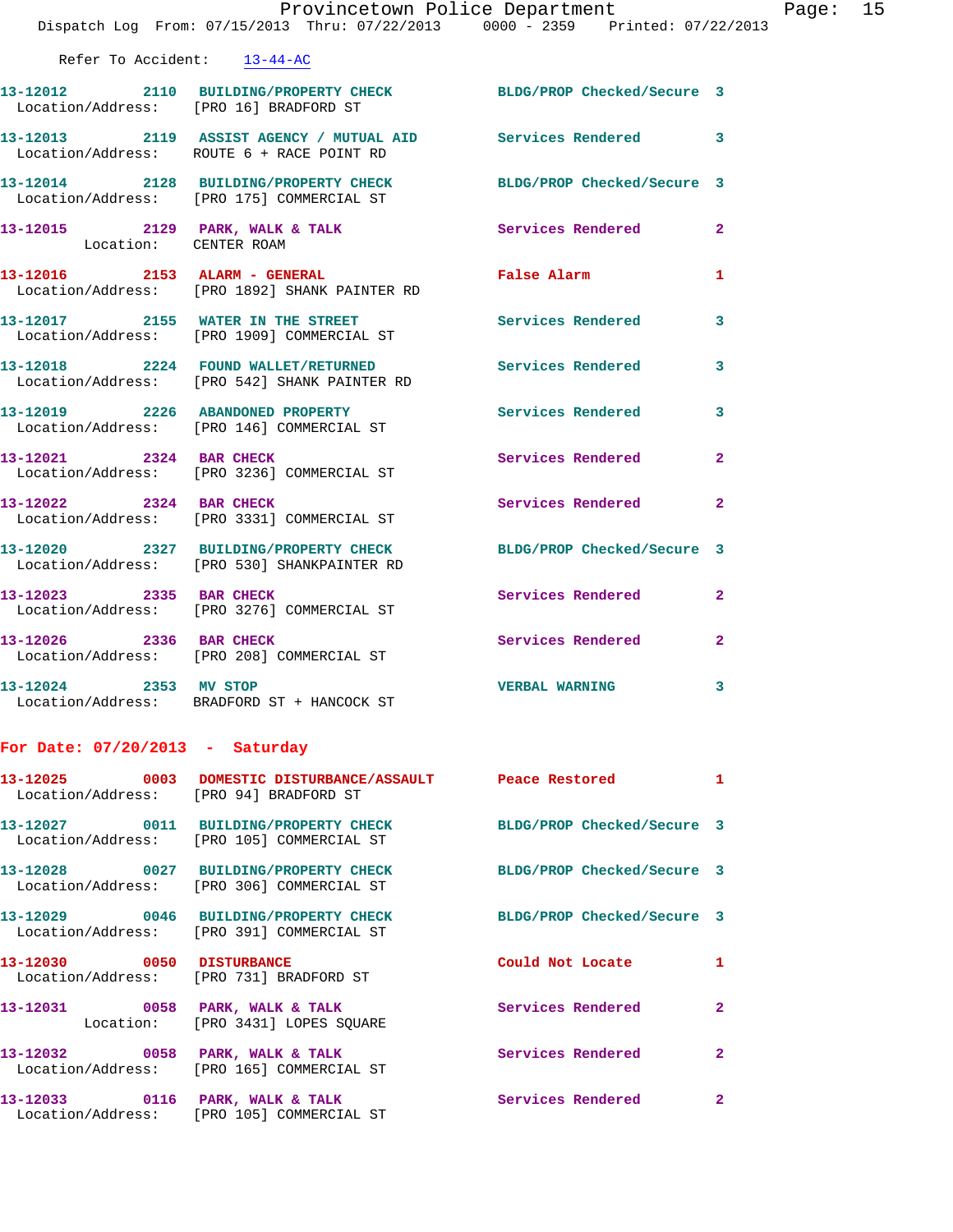|                                      | Provincetown Police Department Fage: 16<br>Dispatch Log From: 07/15/2013 Thru: 07/22/2013 0000 - 2359 Printed: 07/22/2013 |                          |              |    |  |
|--------------------------------------|---------------------------------------------------------------------------------------------------------------------------|--------------------------|--------------|----|--|
|                                      | 13-12034 0131 MV OBSERVANCE / ASSIGNMENT Services Rendered<br>Location/Address: BRADFORD ST + RYDER ST                    |                          | 3            |    |  |
| 13-12035 0132 MV STOP                | Location/Address: [PRO 2474] BRADFORD ST                                                                                  | <b>VERBAL WARNING</b>    | 3            |    |  |
| 13-12036 0136 MV STOP                | Location/Address: [PRO 80] CARVER ST                                                                                      | <b>VERBAL WARNING</b>    | 3            |    |  |
|                                      | 13-12037 0149 MV STOP<br>Location/Address: [PRO 43] BRADFORD ST                                                           | <b>VERBAL WARNING</b>    | 3            |    |  |
|                                      |                                                                                                                           |                          |              |    |  |
|                                      | 13-12039      0200 ASSIST AGENCY / MUTUAL AID      Arrest(s) Made<br>Location/Address: [PRO 2490] PROVINCELANDS RD        |                          | 3            |    |  |
|                                      | 13-12045 0200 LOBBY TRAFFIC<br>Location/Address: [PRO 542] SHANK PAINTER RD                                               | Services Rendered 2      |              | 26 |  |
|                                      | 13-12040 0204 BUILDING/PROPERTY CHECK BLDG/PROP Checked/Secure 3<br>Location/Address: [PRO 444] HIGH POLE HILL            |                          |              |    |  |
| 13-12041 0206 MV STOP                | Location/Address: BRADFORD ST + ANTHONY ST                                                                                | VERBAL WARNING 3         |              |    |  |
|                                      | 13-12043 0228 MV STOP<br>Location/Address: [PRO 539] SHANK PAINTER RD                                                     | <b>VERBAL WARNING</b>    | 3            |    |  |
|                                      | 13-12044 0440 BUILDING/PROPERTY CHECK BLDG/PROP Checked/Secure 3<br>Location/Address: [PRO 1646] WINSLOW ST               |                          |              |    |  |
| Location/Address: [PRO 3287] ROUTE 6 | 13-12046 0532 BUILDING/PROPERTY CHECK BLDG/PROP Checked/Secure 3                                                          |                          |              |    |  |
|                                      | 13-12048 0724 MV OBSERVANCE / ASSIGNMENT Services Rendered 3<br>Location/Address: MEADOW RD + BRADFORD ST EXT             |                          |              |    |  |
|                                      |                                                                                                                           | <b>VERBAL WARNING</b>    | 3            |    |  |
|                                      | 13-12050 0816 SPEED/FAIL TO SIGNAL<br>Location/Address: [PRO 399] COMMERCIAL ST                                           | <b>VERBAL WARNING</b>    |              |    |  |
|                                      | 13-12051 0836 LOST STRIPED WALLET<br>Location/Address: [PRO 542] SHANK PAINTER RD                                         | No Action Required       | 3            |    |  |
| 13-12052 0839 WATER SVC CALL         | Location/Address: [PRO 3189] MEADOW RD                                                                                    | <b>Services Rendered</b> | 3            |    |  |
|                                      | 13-12053 1033 LOST IPHONE<br>Location/Address: [PRO 542] SHANK PAINTER RD                                                 | No Action Required       | 3            |    |  |
|                                      | 13-12054 1042 AIRCRAFT FLIGHT COVERAGE Services Rendered<br>Location/Address: [PRO 516] RACE POINT RD                     |                          | $\mathbf{2}$ |    |  |
|                                      | 13-12055 1055 TAXI IN HANDICAPPED<br>Location/Address: [PRO 2187] BRADFORD ST                                             | <b>GONE ON ARRIVAL</b>   | 1            |    |  |
|                                      | 13-12056 1105 MV OBSERVANCE / ASSIGNMENT Citation/Warning Issued 3<br>Location/Address: HARRY KEMP WAY + HOWLAND ST       |                          |              |    |  |
|                                      | 13-12057 1107 VERBAL STOP SIGN<br>Location/Address: ROUTE 6 + HOWLAND ST                                                  | <b>VERBAL WARNING</b>    | 3            |    |  |
| 13-12058 1136 HAND INJURY            | Location/Address: [PRO 396] COMMERCIAL ST                                                                                 | <b>Services Rendered</b> | 1            |    |  |
|                                      | 13-12059 1208 TRAFFIC CONTROL<br>Location/Address: FRANKLIN ST + COMMERCIAL ST                                            | Services Rendered        | 3            |    |  |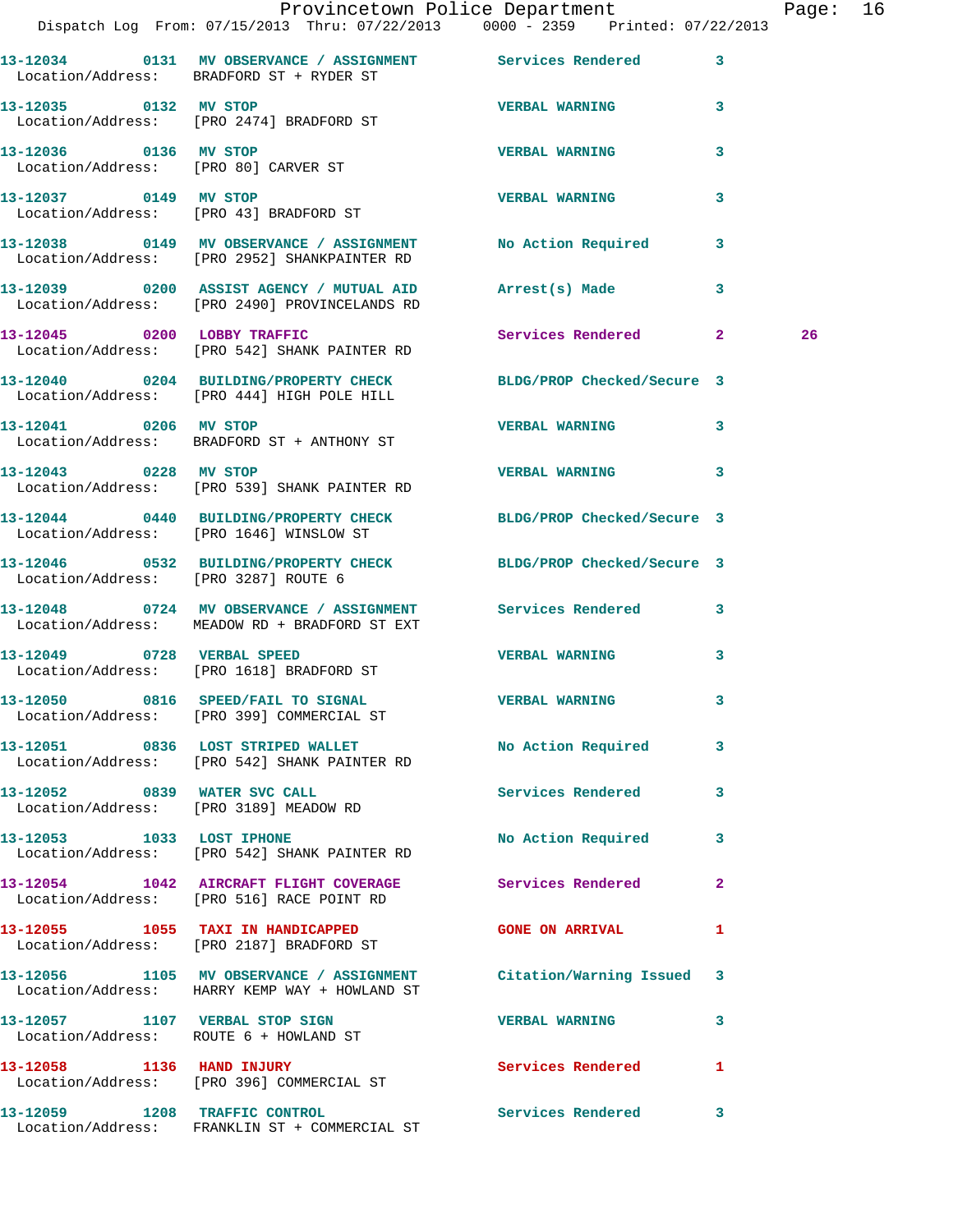|                                                                            | 13-12060 1237 VERBAL CROSSWALK<br>Location/Address: [PRO 2577] BRADFORD ST                              | <b>VERBAL WARNING</b>      | $\overline{\mathbf{3}}$ |
|----------------------------------------------------------------------------|---------------------------------------------------------------------------------------------------------|----------------------------|-------------------------|
|                                                                            | 13-12061 1251 LOST BROWN WALLET<br>Location/Address: [PRO 542] SHANK PAINTER RD                         | No Action Required 3       |                         |
|                                                                            | 13-12062 1317 BUILDING/PROPERTY CHECK<br>Location/Address: [PRO 2500] COMMERCIAL ST                     | BLDG/PROP Checked/Secure 3 |                         |
|                                                                            | 13-12063 1319 BUILDING/PROPERTY CHECK<br>Location/Address: [PRO 518] RACE POINT RD                      | BLDG/PROP Checked/Secure 3 |                         |
| Location/Address: [PRO 3158] MEADOW RD                                     | 13-12064 1343 SUSPICIOUS ACTIVITY                                                                       | No Action Required         | $\mathbf{2}$            |
| 13-12065 1414 FOUND WALLET                                                 | Location/Address: [PRO 2543] MACMILLAN WHARF                                                            | No Action Required         | 3                       |
|                                                                            | 13-12066 1454 MEDICAL EMERGENCY<br>Location/Address: [PRO 2178] JEROME SMITH RD                         | <b>PATIENT REFUSAL</b>     | 1                       |
| Location/Address: [PRO 451] JOHNSON ST                                     | 13-12067 1455 PARKING COMPLAINT / GENERAL Citation/Warning Issued 3                                     |                            |                         |
|                                                                            | 13-12068 1529 FOUND MASTERCARD<br>Location/Address: [PRO 2543] MACMILLAN WHARF                          | <b>Services Rendered</b>   | 3                       |
| 13-12069 1534 FOUND SUITCASE<br>Location/Address: [PRO 2539] RYDER ST      |                                                                                                         | <b>Services Rendered</b>   | 3                       |
| $13-12070$ 1558 PARK, WALK & TALK<br>Location/Address: [PRO 3222] ALDEN ST |                                                                                                         | Services Rendered          | $\mathbf{2}$            |
| 13-12071   1612   LOST IPHONE                                              | Location/Address: [PRO 399] COMMERCIAL ST                                                               | Services Rendered          | 3                       |
|                                                                            | 13-12072 1623 MEDICAL EMERGENCY<br>Location/Address: [PRO 2543] MACMILLAN WHARF                         | <b>PATIENT REFUSAL</b>     | 1                       |
|                                                                            | 13-12073 1646 PARKING COMPLAINT / GENERAL GONE ON ARRIVAL<br>Location/Address: [PRO 3458] COMMERCIAL ST |                            | 3                       |
|                                                                            | 13-12074 1653 BUILDING/PROPERTY CHECK<br>Location/Address: [PRO 2483] COMMERCIAL ST                     | Services Rendered 3        |                         |
| 13-12075 1704 MV ACCIDENT                                                  | Location/Address: [PRO 526] RYDER ST EXT                                                                | Services Rendered          | $\mathbf{1}$            |
|                                                                            | 13-12077 1724 MEDICAL EMERGENCY<br>Location/Address: COMMERCIAL ST + LOVETTS CT                         | No Action Required         | 1                       |
| 13-12078 1805 LOST BANK BAG                                                | Location: BETWEEN PTOWN & TRURO                                                                         | No Action Required         | 3                       |
| 13-12079 1836 ANIMAL CALL                                                  | Location: GRACE HALL PARKING LOT #1                                                                     | <b>Services Rendered</b>   | $\mathbf{2}$            |
|                                                                            | 13-12080 1924 MV OBSERVANCE / ASSIGNMENT<br>Location: [PRO 3672] TOWN LINE                              | No Action Required         | 3                       |
|                                                                            | 13-12081 1928 BUILDING/PROPERTY CHECK<br>Location/Address: [PRO 2206] COMMERCIAL ST                     | BLDG/PROP Checked/Secure 3 |                         |
|                                                                            | 13-12082 1944 LOST/FOUND PROPERTY<br>Location: [PRO 3431] LOPES SQUARE                                  | No Action Required 3       |                         |
|                                                                            | 13-12083 1947 LOST FLIP PHONE<br>Location/Address: [PRO 542] SHANK PAINTER RD                           | Services Rendered 3        |                         |
|                                                                            | 13-12084 2000 BUILDING/PROPERTY CHECK                                                                   | BLDG/PROP Checked/Secure 3 |                         |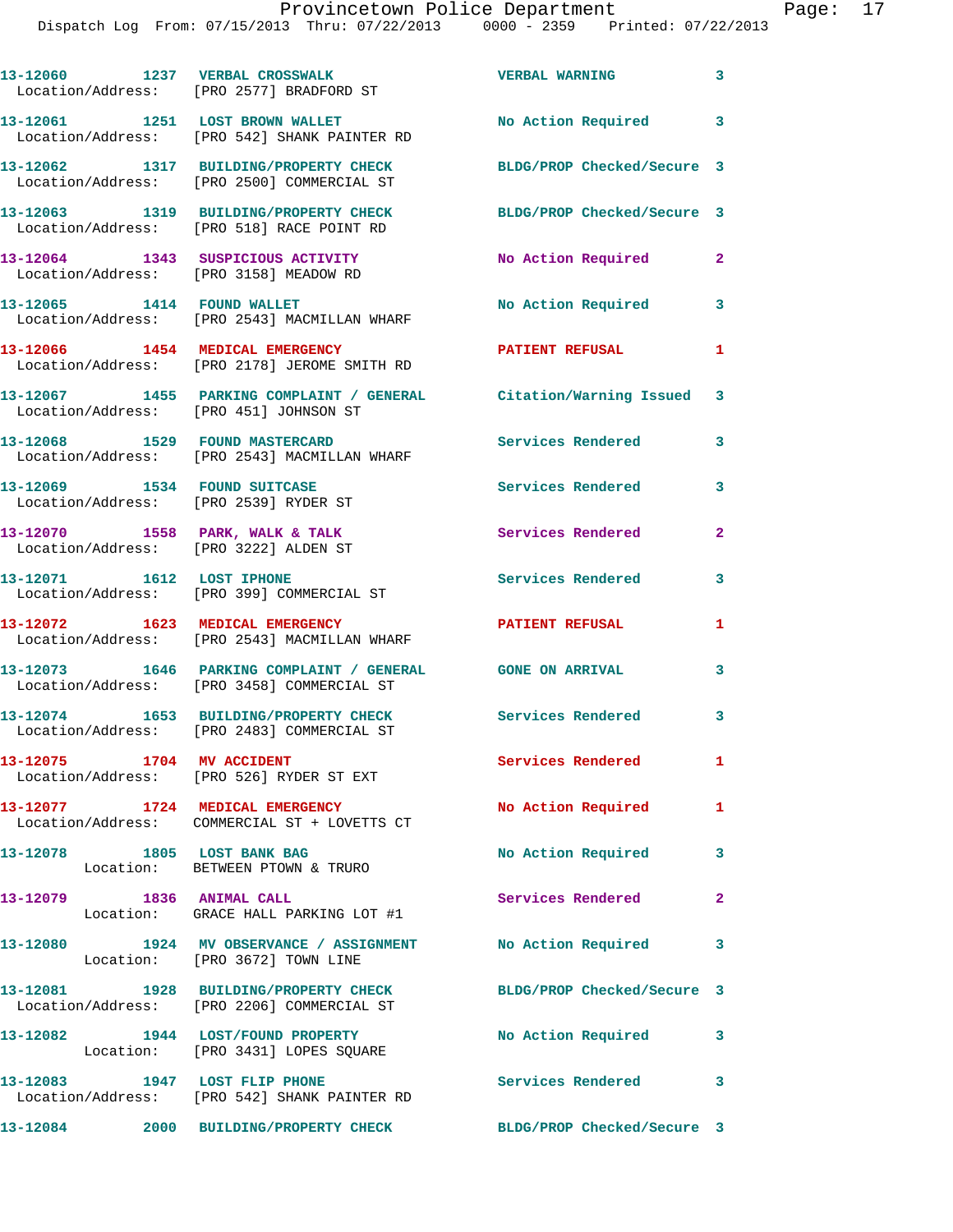|                                                                          | Provincetown Police Department<br>Dispatch Log From: 07/15/2013 Thru: 07/22/2013 0000 - 2359 Printed: 07/22/2013 |                            |              |
|--------------------------------------------------------------------------|------------------------------------------------------------------------------------------------------------------|----------------------------|--------------|
|                                                                          | Location/Address: [PRO 3317] CEMETERY RD                                                                         |                            |              |
| 13-12085 2001 MV STOP                                                    | Location/Address: CONWELL ST + ROUTE 6                                                                           | <b>VERBAL WARNING</b>      | 3            |
|                                                                          | 13-12089 2052 FIRE, STRUCTURE<br>Location/Address: [PRO 2650] RACE POINT RD                                      | Extinguished               | 1            |
|                                                                          | 13-12090 2059 FOUND DEBIT CARD<br>Location/Address: [PRO 3633] COMMERCIAL ST                                     | No Action Required         | 3            |
|                                                                          | 13-12091 2122 ASSIST CITIZEN<br>Location/Address: [PRO 525] COMMERCIAL ST                                        | <b>Services Rendered</b>   | 3            |
| 13-12092 2222 MV STOP                                                    | Location/Address: [PRO 1332] COMMERCIAL ST                                                                       | <b>Services Rendered</b>   | 3            |
| Location/Address: [PRO 94] BRADFORD ST                                   | 13-12095 2226 PARKING COMPLAINT / GENERAL Services Rendered                                                      |                            | 3            |
| 13-12096 2239 COMPLAINT                                                  | Location/Address: [PRO 94] BRADFORD ST                                                                           | No Action Required         | 3            |
| 13-12097 2249 ALARM - GENERAL<br>Location/Address: [PRO 2184] NELSON AVE |                                                                                                                  | Services Rendered          | 1            |
| 13-12098 2259 ANIMAL CALL                                                | Location/Address: [PRO 2520] PRINCE ST                                                                           | Services Rendered          | $\mathbf{2}$ |
|                                                                          | 13-12099 2306 NOISE COMPLAINT<br>Location/Address: [PRO 3443] COMMERCIAL ST                                      | <b>Services Rendered</b>   | 3            |
| Location/Address: [PRO 3287] ROUTE 6                                     | 13-12100 2322 BUILDING/PROPERTY CHECK BLDG/PROP Checked/Secure 3                                                 |                            |              |
|                                                                          | 13-12101 2336 LOST WALLET/LOCATED<br>Location/Address: [PRO 539] SHANK PAINTER RD                                | <b>Services Rendered</b>   | 3            |
|                                                                          | 13-12102 2340 BUILDING/PROPERTY CHECK<br>Location/Address: [PRO 342] COMMERCIAL ST                               | BLDG/PROP Checked/Secure 3 |              |
| 13-12103 2342 FOUND WATCH                                                | Location/Address: [PRO 2483] COMMERCIAL ST                                                                       | No Action Required         | 3            |
| 13-12104 2359 MV STOP<br>Location/Address: BRADFORD ST                   |                                                                                                                  | <b>VERBAL WARNING</b>      | 3            |
| For Date: $07/21/2013$ - Sunday                                          |                                                                                                                  |                            |              |
|                                                                          | 13-12106 0006 MV OBSERVANCE / ASSIGNMENT No Action Required<br>Location/Address: BRADFORD ST + HOWLAND ST        |                            | 3            |
|                                                                          | 13-12107 0030 SUSPICIOUS ACTIVITY<br>Location/Address: [PRO 2130] COMMERCIAL ST                                  | No Action Required         | $\mathbf{2}$ |
| 13-12108 0049 ASSAULT                                                    | Location/Address: RYDER ST + COMMERCIAL ST                                                                       | Services Rendered          | 1            |
| Location/Address: [PRO 2543] MACMILLAN                                   | 13-12110 0055 BUILDING/PROPERTY CHECK                                                                            | BLDG/PROP Checked/Secure 3 |              |
| 13-12113 0145 DISTURBANCE                                                | Location/Address: [PRO 606] CONWELL ST                                                                           | Could Not Locate           | 1            |
|                                                                          | Location/Address: [PRO 116] COMMERCIAL ST                                                                        | Unfounded                  | 3            |
| 13-12117 0201 ASSIST CITIZEN                                             |                                                                                                                  | No Action Required         | 3            |

Location/Address: [PRO 3276] COMMERCIAL ST

Page:  $18$ <br>013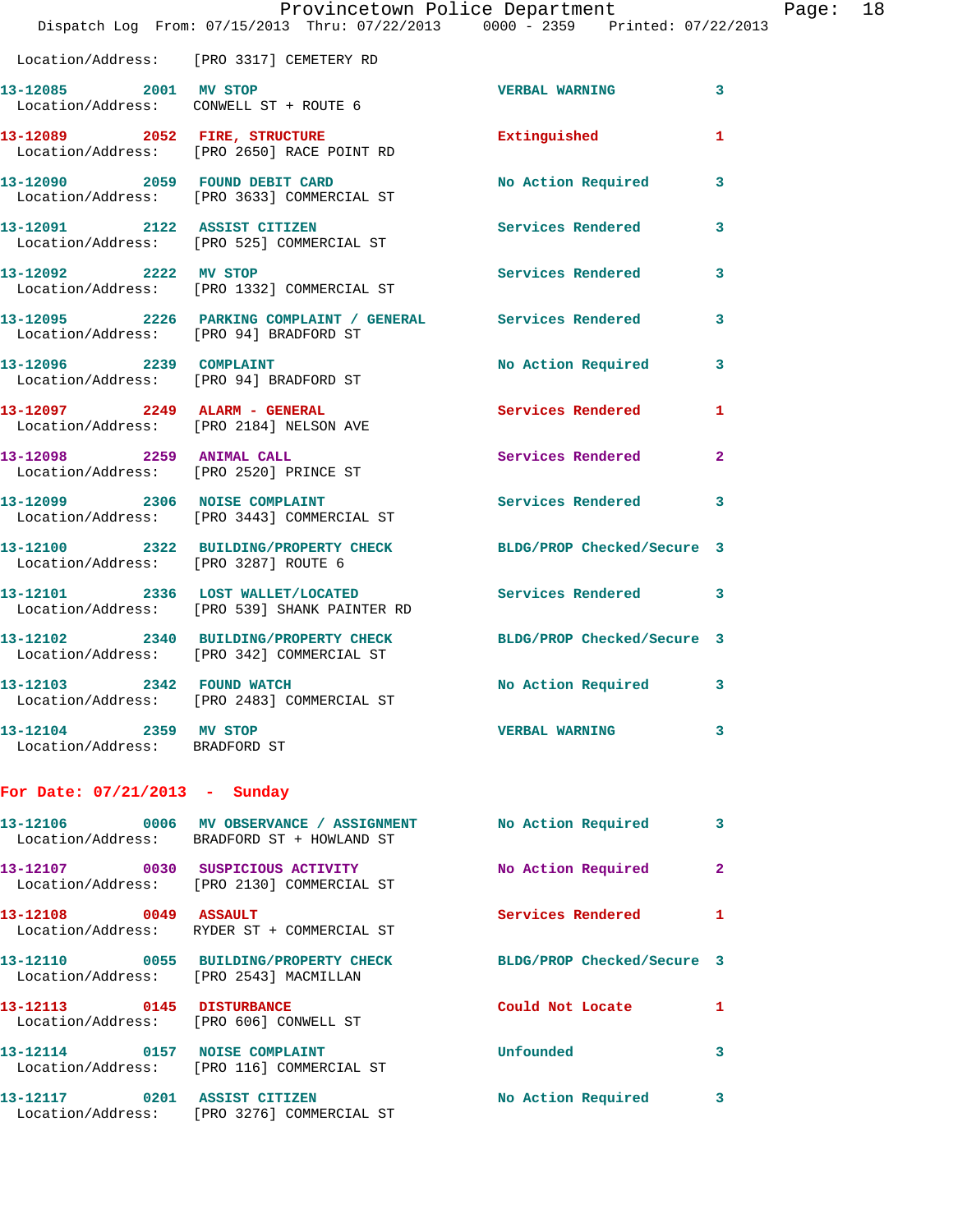|                                                        | Provincetown Police Department The Rage: 19<br>Dispatch Log From: 07/15/2013 Thru: 07/22/2013 0000 - 2359 Printed: 07/22/2013 |                                   |              |    |  |
|--------------------------------------------------------|-------------------------------------------------------------------------------------------------------------------------------|-----------------------------------|--------------|----|--|
|                                                        | 13-12115 0205 BUILDING/PROPERTY CHECK BLDG/PROP Checked/Secure 3<br>Location/Address: [PRO 2206] COMMERCIAL ST                |                                   |              |    |  |
| 13-12116 0205 MV STOP<br>Location/Address: MONTELLO ST |                                                                                                                               | VERBAL WARNING 3                  |              |    |  |
|                                                        | 13-12118 0218 MV STOP<br>Location/Address: [PRO 3430] COMMERCIAL ST                                                           | VERBAL WARNING 3                  |              |    |  |
|                                                        | 13-12119 0231 BUILDING/PROPERTY CHECK BLDG/PROP Checked/Secure 3<br>Location/Address: [PRO 3259] MACMILLAN                    |                                   |              |    |  |
|                                                        | 13-12120 0241 LOBBY TRAFFIC<br>Location/Address: [PRO 542] SHANK PAINTER RD                                                   | No Action Required 2              |              | 23 |  |
|                                                        | 13-12121 0244 BUILDING/PROPERTY CHECK BLDG/PROP Checked/Secure 3<br>Location/Address: [PRO 2206] COMMERCIAL ST                |                                   |              |    |  |
| Location/Address: KINGS WAY                            | 13-12122 0244 MEDICAL EMERGENCY                                                                                               | Transported to Hospital 1         |              |    |  |
|                                                        | 13-12123 0318 MV STOP/ASSIST CIT. THE VERBAL WARNING<br>Location/Address: [PRO 433] RYDER ST EXT                              |                                   | $\mathbf{3}$ |    |  |
|                                                        | 13-12124 0455 NOISE COMPLAINT<br>Location/Address: [PRO 106] COMMERCIAL ST                                                    | No Action Required 3              |              |    |  |
|                                                        | 13-12125 0520 BUILDING/PROPERTY CHECK BLDG/PROP Checked/Secure 3<br>Location/Address: [PRO 545] SHANK PAINTER RD              |                                   |              |    |  |
|                                                        | 13-12126 0614 ANIMAL CALL<br>Location/Address: [PRO 1748] FRANKLIN ST                                                         | Services Rendered 2               |              |    |  |
|                                                        |                                                                                                                               | No Action Required 3              |              |    |  |
|                                                        | 13-12128 0753 HARASSMENT<br>Location/Address: [PRO 3737] BRADFORD ST                                                          | SPOKEN TO AND TO A REAL PROPERTY. | $\mathbf{2}$ |    |  |
|                                                        | 13-12129 0757 BIKE RUN<br>Location/Address: BRADFORD ST + COMMERCIAL ST                                                       | Services Rendered 3               |              |    |  |
|                                                        | 13-12130 0816 FOUND CELLPHONE/RETURNED No Action Required 3<br>Location/Address: [PRO 1952] COMMERCIAL ST                     |                                   |              |    |  |
|                                                        | 13-12131 0821 BUILDING/PROPERTY CHECK BLDG/PROP Checked/Secure 3<br>Location/Address: [PRO 2483] COMMERCIAL ST                |                                   |              |    |  |
|                                                        | 13-12132 0831 MV OBSERVANCE / ASSIGNMENT Services Rendered 3<br>Location/Address: BRADFORD ST + TELEGRAPH HILL RD             |                                   |              |    |  |
|                                                        | 13-12133 0839 BUILDING/PROPERTY CHECK Services Rendered<br>Location/Address: [PRO 391] COMMERCIAL ST                          |                                   | 3            |    |  |
|                                                        | 13-12135 0851 LOST BLUE BAG<br>Location/Address: [PRO 542] SHANK PAINTER RD                                                   | Services Rendered 3               |              |    |  |
| Location/Address: [PRO 2521] ROUTE 6                   | 13-12134 0852 MV OBSERVANCE / ASSIGNMENT Services Rendered                                                                    |                                   | $\mathbf{3}$ |    |  |
|                                                        | 13-12136 0909 HIT & RUN/PARKED Services Rendered 1<br>Location/Address: [PRO 3296] SHANK PAINTER RD                           |                                   |              |    |  |
| Location/Address: [PRO 2479] ROUTE 6                   | 13-12137 0924 VERBAL SPEED                                                                                                    | <b>VERBAL WARNING</b>             | 3            |    |  |
|                                                        | 13-12138 0944 DEFECTIVE LIGHT<br>Location/Address: HARRY KEMP WAY + OAK DR                                                    | <b>VERBAL WARNING</b>             | 3            |    |  |
|                                                        | 13-12139 1004 MEDICAL MAN FELL<br>Location/Address: [PRO 58] BRADFORD ST                                                      | Transported to Hospital 1         |              |    |  |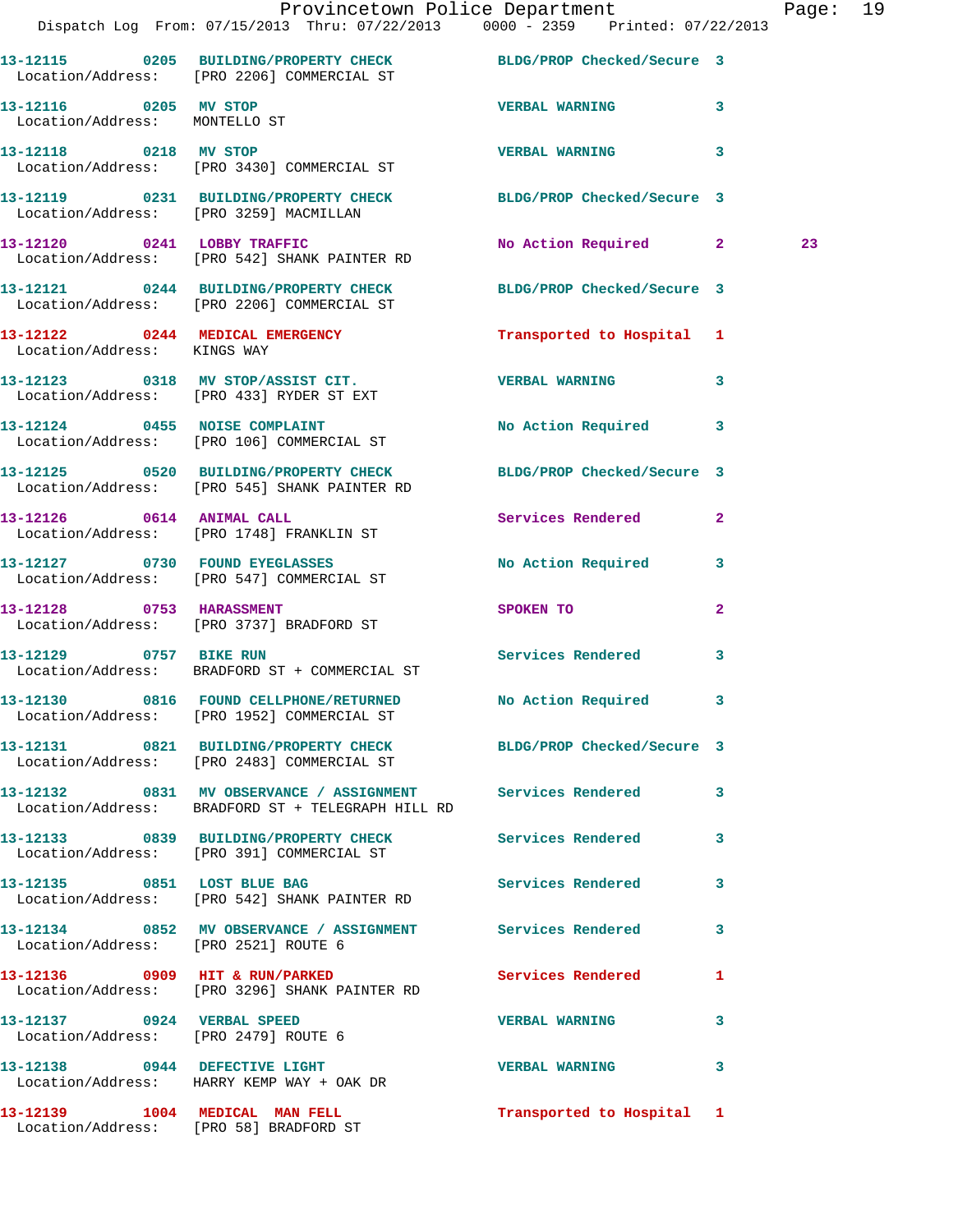|                                                                  | 13-12140    1041    UNINSPECTED<br>Location/Address: BANGS ST + BRADFORD ST                                    | <b>VERBAL WARNING</b>      | 3              |              |
|------------------------------------------------------------------|----------------------------------------------------------------------------------------------------------------|----------------------------|----------------|--------------|
|                                                                  | 13-12141 1051 LOST COACH WALLET<br>Location/Address: [PRO 542] SHANK PAINTER RD                                | No Action Required         | 3              |              |
|                                                                  | 13-12142 1052 BUILDING/PROPERTY CHECK<br>Location/Address: [PRO 2898] JEROME SMITH RD                          | BLDG/PROP Checked/Secure 3 |                |              |
| 13-12143 1109 WATER LEAK<br>Location/Address: COMMERCIAL ST      |                                                                                                                | Services Rendered          | 3              |              |
| 13-12144 1109 ANKLE BREAK<br>Location/Address: [PRO 1815] OAK DR |                                                                                                                | Services Rendered          | 1              |              |
| Location/Address: [PRO 521] ROUTE 6                              | 13-12145 1127 BUILDING/PROPERTY CHECK Services Rendered                                                        |                            | 3              |              |
|                                                                  | 13-12146 1133 PARK, WALK & TALK<br>Location: [PRO 3431] LOPES SQUARE                                           | Services Rendered          | $\overline{a}$ |              |
|                                                                  | 13-12147 1137 BIKE VS MV<br>Location: [PRO 3431] LOPES SQUARE                                                  | Services Rendered          | $\overline{2}$ |              |
|                                                                  | 13-12148 1156 FOUND WALLET<br>Location: [PRO 3431] LOPES SQUARE                                                | <b>Services Rendered</b>   | 3              |              |
|                                                                  | 13-12149 1239 MV OBSERVANCE / ASSIGNMENT Citation/Warning Issued<br>Location/Address: BRADFORD ST + RYDER ST   |                            | 3              |              |
|                                                                  | 13-12150 1257 VERBAL CROSSWALK<br>Location/Address: [PRO 80] CARVER ST                                         | <b>VERBAL WARNING</b>      | 3              |              |
|                                                                  | 13-12151 1333 BUILDING/PROPERTY CHECK BLDG/PROP Checked/Secure 3<br>Location/Address: [PRO 564] BAYBERRY AVE   |                            |                |              |
|                                                                  | 13-12152 1408 FOUND WALLET/RETURNED<br>Location/Address: [PRO 105] COMMERCIAL ST                               | Services Rendered          | 3              |              |
|                                                                  | 13-12153 1522 SHOPLIFTING<br>Location/Address: [PRO 3197] COMMERCIAL ST                                        | Could Not Locate           | 3              |              |
| 13-12154 1551 NOISE COMPLAINT                                    | Location/Address: [PRO 635] CREEK HILL RD                                                                      | Services Rendered 3        |                | $\mathbf{2}$ |
| 13-12155 1552 DOG IN M/V                                         | Location/Address: [PRO 1910] COMMERCIAL ST                                                                     | No Action Required         | $\mathbf{2}$   |              |
|                                                                  | 13-12157 1702 BUILDING/PROPERTY CHECK<br>Location/Address: [PRO 2206] COMMERCIAL ST                            | BLDG/PROP Checked/Secure 3 |                |              |
|                                                                  | 13-12158 1703 BUILDING/PROPERTY CHECK BLDG/PROP Checked/Secure 3<br>Location/Address: [PRO 2206] COMMERCIAL ST |                            |                |              |
| Location/Address: [PRO 571] ALDEN ST                             | 13-12159 1714 BUILDING/PROPERTY CHECK BLDG/PROP Checked/Secure 3                                               |                            |                |              |
| Location/Address: [PRO 571] ALDEN ST                             | 13-12160 1717 BUILDING/PROPERTY CHECK BLDG/PROP Checked/Secure 3                                               |                            |                |              |
|                                                                  | 13-12161 1752 CHILD ENDANGERMENT<br>Location: [PRO 3431] LOPES SQUARE                                          | Services Rendered          | $\overline{a}$ |              |
|                                                                  | 13-12162 1753 BUILDING/PROPERTY CHECK<br>Location/Address: [PRO 3317] CEMETERY RD                              | BLDG/PROP Checked/Secure 3 |                |              |
| 13-12163 1757 MV STOP                                            | Location/Address: [PRO 1490] PLEASANT ST                                                                       | <b>VERBAL WARNING</b>      | 3              |              |
|                                                                  | 13-12164 1825 SUSPICIOUS ACTIVITY Services Rendered                                                            |                            | $\mathbf{2}$   |              |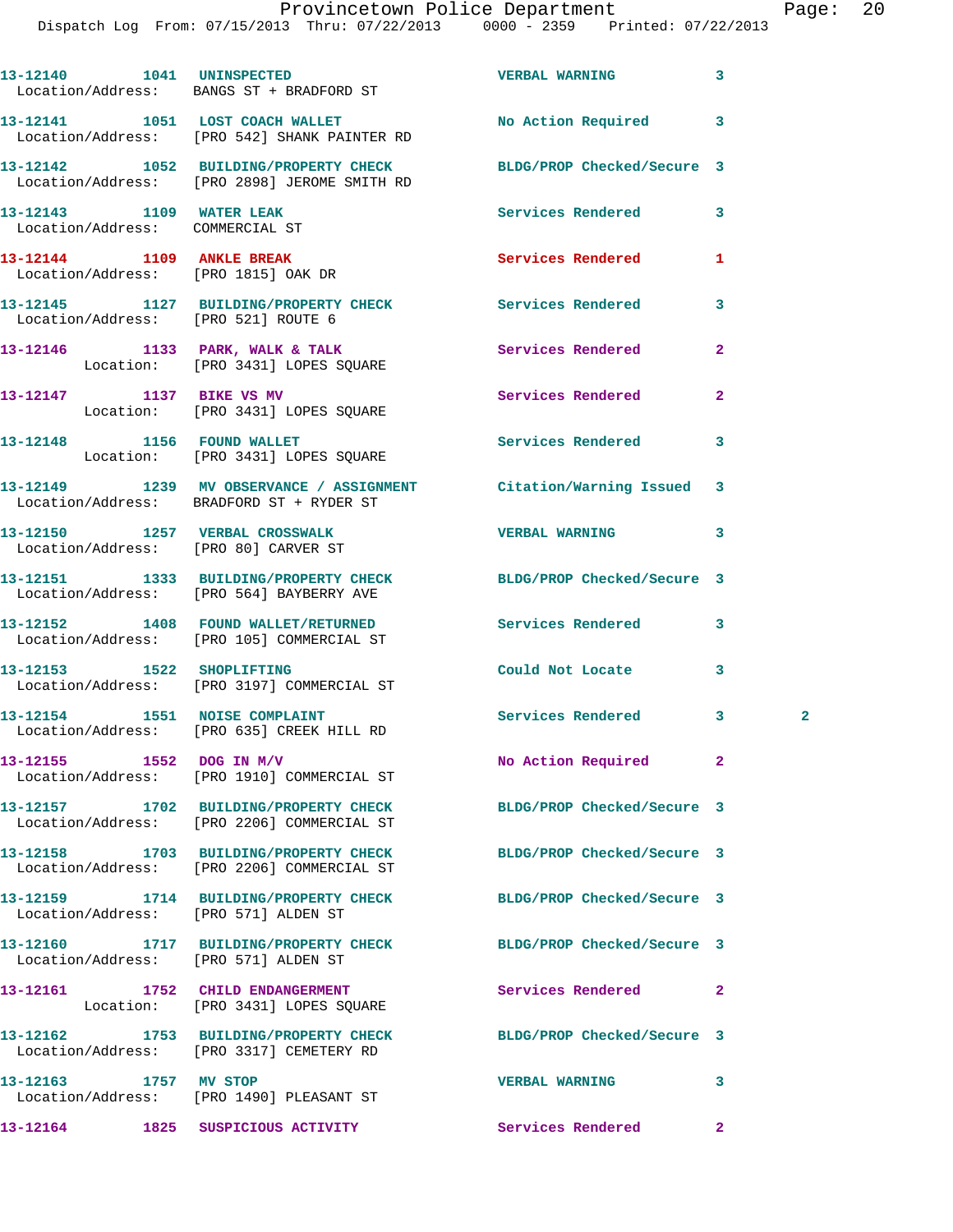|                                        | Dispatch Log From: 07/15/2013 Thru: 07/22/2013 0000 - 2359 Printed: 07/22/2013                                | Provincetown Police Department |              | Page: | 21 |
|----------------------------------------|---------------------------------------------------------------------------------------------------------------|--------------------------------|--------------|-------|----|
|                                        | Location/Address: [PRO 3908] COMMERCIAL ST                                                                    |                                |              |       |    |
|                                        | 13-12165 1841 ASSIST AGENCY / MUTUAL AID Services Rendered 3<br>Location/Address: [PRO 2490] PROVINCELANDS RD |                                |              |       |    |
|                                        | 13-12167 1923 COMPLAINT - STREET PERFORMERS<br>Location/Address: [PRO 594] COMMERCIAL ST                      | SPOKEN TO                      | 3            |       |    |
|                                        | 13-12170 2029 NOISE COMPLAINT<br>Location/Address: [PRO 635] CREEK HILL RD                                    | Services Rendered              | 3            |       |    |
| Location/Address: [PRO 2479] ROUTE 6   | 13-12171 2047 MV STOP                                                                                         | No Action Required             | 3            |       |    |
|                                        | 13-12172 2054 OVERDUE ADULT/LOCATED<br>Location: [PRO 3431] LOPES SQUARE                                      | Services Rendered              | 1            |       |    |
|                                        | 13-12173 2055 BUILDING/PROPERTY CHECK<br>Location/Address: [PRO 516] RACE POINT RD                            | Services Rendered 3            |              |       |    |
|                                        | 13-12174 2106 COMPLAINT - STREET PERFORMERS Services Rendered<br>Location/Address: [PRO 175] COMMERCIAL ST    |                                | 3            |       |    |
|                                        | 13-12175 2122 BUILDING/PROPERTY CHECK BLDG/PROP Checked/Secure 3<br>Location/Address: [PRO 306] COMMERCIAL ST |                                |              |       |    |
| Location/Address: [PRO 3222] ALDEN ST  | 13-12177 2134 MEDICAL EMERGENCY                                                                               | PATIENT REFUSAL                | $\mathbf{1}$ |       |    |
|                                        | 13-12178 2136 ASSIST CITIZEN<br>Location/Address: COMMERCIAL ST + RYDER                                       | Services Rendered 3            |              |       |    |
|                                        | 13-12179 2240 MEDICAL EMERGENCY<br>Location/Address: [PRO 964] KIMBERLY LN                                    | PATIENT REFUSAL                | $\mathbf{1}$ | 1     |    |
| Location/Address: [PRO 2543] MACMILLAN | 13-12180 2341 BUILDING/PROPERTY CHECK BLDG/PROP Checked/Secure 3                                              |                                |              |       |    |
|                                        | 13-12182 2347 BUILDING/PROPERTY CHECK BLDG/PROP Checked/Secure 3<br>Location/Address: [PRO 175] COMMERCIAL ST |                                |              |       |    |
|                                        | 13-12183 2353 BUILDING/PROPERTY CHECK<br>Location/Address: [PRO 306] COMMERCIAL ST                            | BLDG/PROP Checked/Secure 3     |              |       |    |
| For Date: $07/22/2013$ - Monday        |                                                                                                               |                                |              |       |    |
|                                        | 13-12184 0006 BUILDING/PROPERTY CHECK BLDG/PROP Checked/Secure 3<br>Location/Address: [PRO 175] COMMERCIAL ST |                                |              |       |    |
|                                        | 13-12185 0007 BUILDING/PROPERTY CHECK BLDG/PROP Checked/Secure 3<br>Location/Address: [PRO 182] COMMERCIAL ST |                                |              |       |    |
|                                        | 13-12186 0013 BUILDING/PROPERTY CHECK BLDG/PROP Checked/Secure 3<br>Location/Address: [PRO 2539] RYDER ST     |                                |              |       |    |
|                                        | 13-12187 0016 BUILDING/PROPERTY CHECK BLDG/PROP Checked/Secure 3<br>Location/Address: [PRO 182] COMMERCIAL ST |                                |              |       |    |
|                                        | 13-12190 0218 LOBBY TRAFFIC<br>Location/Address: [PRO 542] SHANK PAINTER RD                                   | Services Rendered 2            |              |       |    |
|                                        | 13-12191 0717 BUILDING/PROPERTY CHECK Services Rendered<br>Location/Address: [PRO 391] COMMERCIAL ST          |                                | 3            |       |    |
|                                        | 13-12192 0757 MV OBSERVANCE / ASSIGNMENT Services Rendered 3<br>Location/Address: [PRO 106] COMMERCIAL ST     |                                |              |       |    |
|                                        | 13-12193 0848 TRUCK VS PARKED MV<br>Location/Address: [PRO 3771] COMMERCIAL ST                                | <b>Services Rendered</b>       | $\mathbf{2}$ |       |    |